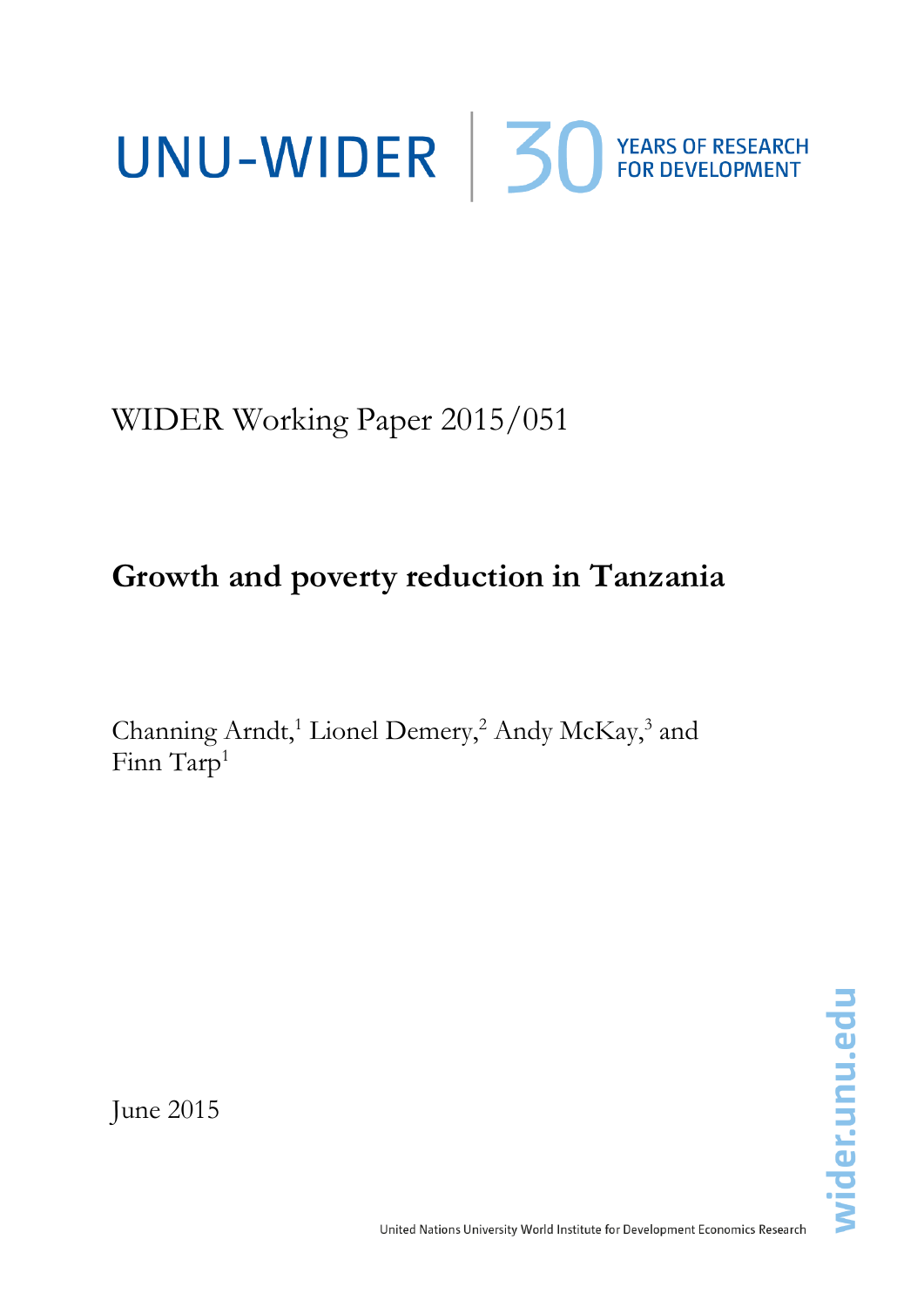**Abstract:** After many years of relatively slow growth, Tanzania's national accounts data report accelerated aggregate growth since around 2000. Our analysis shows that there has been somewhat slower growth in private consumption and in sectors such as agriculture in which most of the poor work and live. The household survey data documents a limited reduction in consumption poverty over the period, and what poverty reduction there has been has mostly occurred in Dar es Salaam. Indicators of non-monetary poverty have gradually improved over the past 20 years but significant differences across the country remain.

**Keywords:** Tanzania, growth, poverty, inequality, non-monetary poverty **JEL classification:** I32, O10, O40, O55

**Acknowledgements:** We gratefully acknowledge the assistance from Isis Gaddis, Trudy Owens, and Ulrik Richardt Beck in accessing the survey data used here.

<sup>1</sup>UNU-WIDER; 2Independent Consultant; <sup>3</sup>University of Sussex; corresponding author: finn@wider.unu.edu

This study has been prepared within the UNU-WIDER project 'Reconciling Africa's Growth[, Poverty and Inequality Trends:](http://www.wider.unu.edu/research/current-programme/en_GB/GAPP/)  [Growth and Poverty Project \(GAPP\)'](http://www.wider.unu.edu/research/current-programme/en_GB/GAPP/), directed by Finn Tarp.

Copyright © UNU-WIDER 2015

ISSN 1798-7237 ISBN 978-92-9230-940-4

Typescript prepared by Lesley Ellen for UNU-WIDER.

UNU-WIDER gratefully acknowledges the financial contributions to the research programme from the governments of Denmark, Finland, Sweden, and the United Kingdom.

The World Institute for Development Economics Research (WIDER) was established by the United Nations University (UNU) as its first research and training centre and started work in Helsinki, Finland in 1985. The Institute undertakes applied research and policy analysis on structural changes affecting the developing and transitional economies, provides a forum for the advocacy of policies leading to robust, equitable and environmentally sustainable growth, and promotes capacity strengthening and training in the field of economic and social policy-making. Work is carried out by staff researchers and visiting scholars in Helsinki and through networks of collaborating scholars and institutions around the world.

UNU-WIDER, Katajanokanlaituri 6 B, 00160 Helsinki, Finland, wider.unu.edu

The views expressed in this publication are those of the author(s). Publication does not imply endorsement by the Institute or the United Nations University, nor by the programme/project sponsors, of any of the views expressed.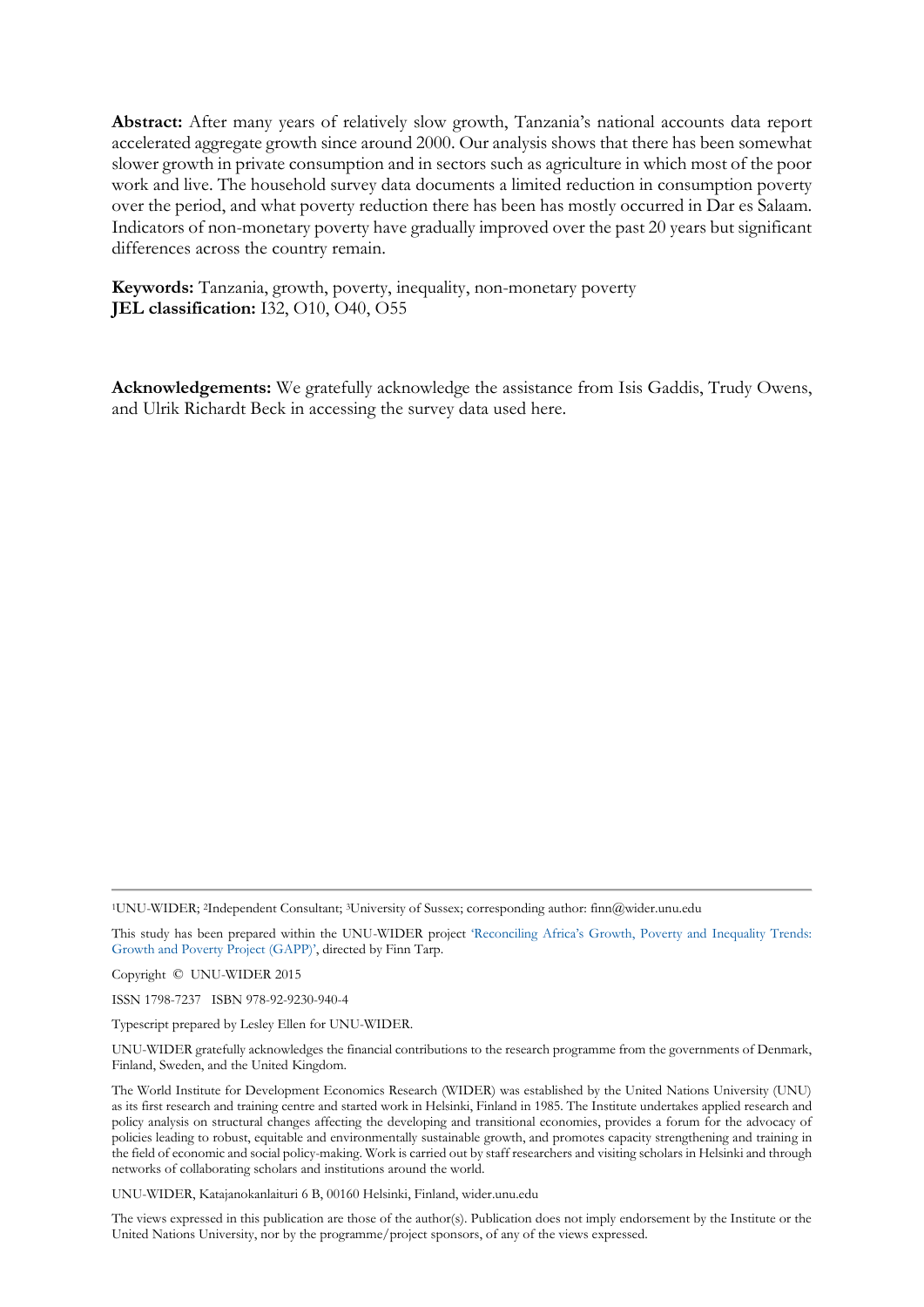#### **1 Introduction**

Tanzania is the fifth largest country in sub-Saharan Africa in terms of population, accounting for around five per cent of the region's people. It is a major economy in East Africa and an active member of the East African Community. Tanzania is actively involved in Southern African discussions, being a member of the Southern African Development Community.

Julius Nyerere, the first President of Tanzania from shortly after its independence in 1962 until 1985, pursued a development policy based on a vision of African Socialism, in particular between 1967 and the late 1970s. The economy deteriorated sharply over this period, leaving Tanzania as one of the poorest and most aid-dependent countries in the world. At the same time, Tanzania made progress in many aspects of social development. From the 1970s onwards, Tanzania increasingly borrowed from the IMF and the World Bank and, after Nyerere's departure in 1985, the country started to undertake reforms in order to pursue more market-oriented policies. Over time, better economic performance followed, though growth remained slow even in the 1990s. Since around 2000, Tanzania has reported an improved economic growth performance.

Tanzania is also by now well known for not having been able to translate this growth into significant reduction in monetary poverty. This apparent contrast, which has dominated recent literature on Tanzania's economic performance, is an important focus of this chapter. Authors who have also addressed this conundrum include Arndt et al. (2013); Atkinson and Lugo (2010); Demombynes and Hoogeveen (2007); Hoogeveen and Ruhinduka (2009); Kessy et al. (2013); Mashindano et al. (2011); Mkenda et al. (2010); Osberg and Bandara (2012); and World Bank (2007, 2012, and 2013). The general conclusion from these studies is that growth and consumption-based poverty are in several respects 'delinked' (Pauw and Thurlow 2011). The gross domestic product (GDP) elasticity of poverty reduction of around -0.19 for the period 2001–07 illustrates this weak effect. While more recent data suggests a possible improvement (the elasticity increasing to -0.83 during the period 2007–12), the available data continue to point to a weak link between economic growth and monetary poverty reduction.

Reflecting the above observation, this paper begins by analysing the recent pattern of growth in Tanzania and considers the likely consequences of this for poverty reduction, over a period characterized by large increases in the prices of food and fuel. The first part of the paper focuses on the record in terms of monetary poverty and its seeming unresponsiveness to growth. Much of the focus is on the period since 2000 when the seeming disconnect arises. The 1990s were characterized by limited growth and limited poverty reduction between 1991/92 and 2001 (from 38.6 per cent to 35.7 per cent). As noted, the national accounts data report improved growth in per capita GDP and average per capita private consumption since around 2000, while the rate of monetary poverty reduction has continued to be slow. Four main household surveys are used for the analysis, the Household Budget Surveys (HBS) conducted in 1991/92, 2000/01, 2007 and 2011/12.<sup>1</sup> We also draw on Demographic and Health Surveys (DHS) to assess progress in nonmonetary domains.

Key to understanding the difficulties in analysing how growth and poverty interact in Tanzania is the fact that there are serious issues with the underlying data. These concern both the national accounts estimates of economic growth (Jerven 2011) and the household survey evidence on poverty trends (World Bank 2015a; Eele et al. 2000). Both are decidedly questionable in tracking changes over time, which is a central concern addressed in this paper. The data uncertainty is one

-

<sup>&</sup>lt;sup>1</sup> See World Bank (2015b) for the latest World Bank report.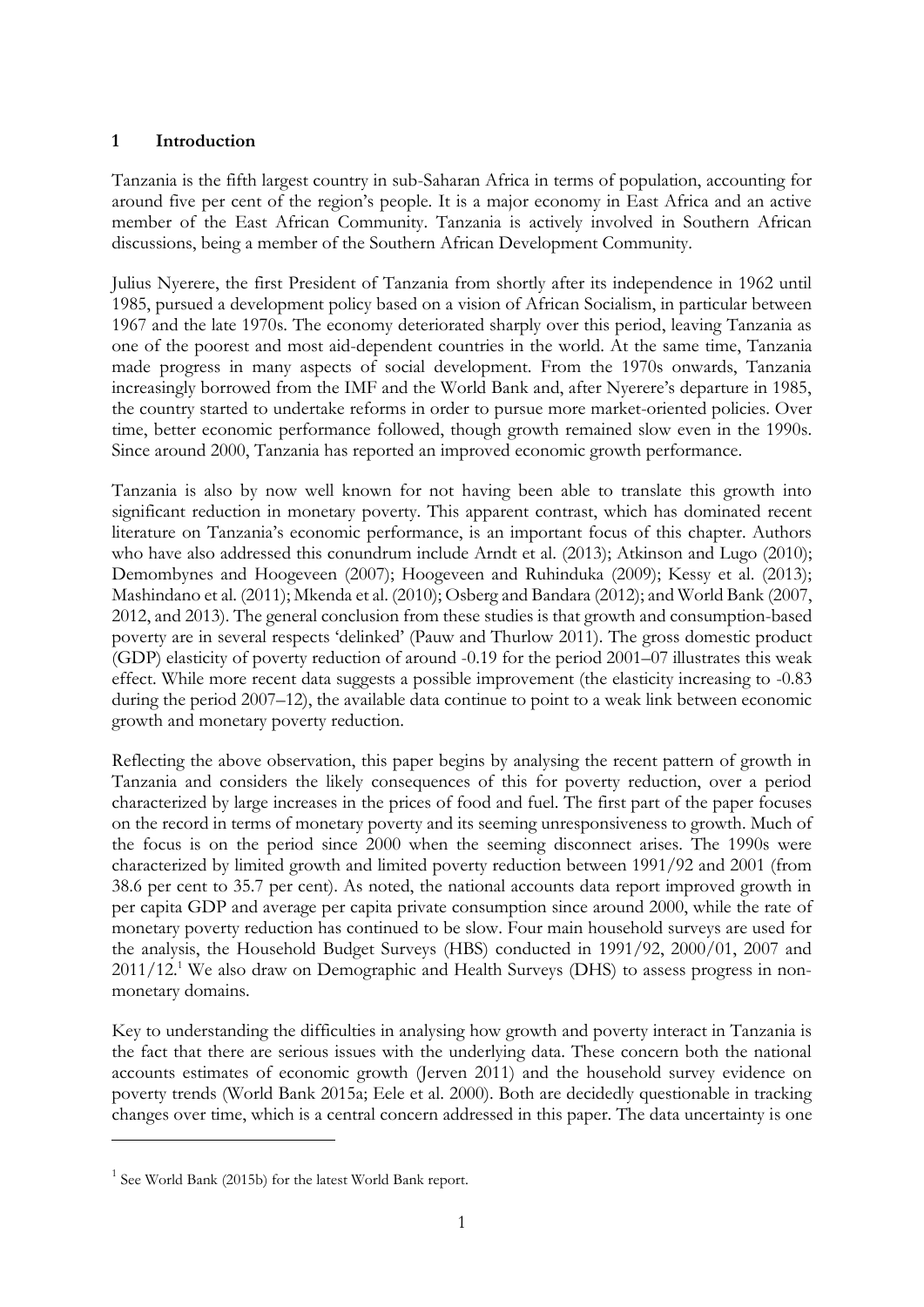key feature of this paper. Nevertheless, both the surveys and the national accounts suggest a somewhat slower growth in real private consumption which is then somewhat less out of line with the progress in relation to monetary poverty. Importantly, the non-monetary indicators show reasonably good progress since 1991.

The paper first presents in Section 2 the economic growth story over a longer period of time and then in more detail over the period covered by the four HBSs. A discussion of the macroeconomic composition of growth considers the likely implications for progress in poverty reduction. The responsiveness of poverty to growth is discussed in detail in Section 3. This discussion highlights major differences between the national accounts-based measures of growth and the growth in average household consumption from the household surveys. How responsive poverty is to growth depends critically on how growth is measured. Section 4 then looks at the nature of consumption poverty reduction in more detail. While results for the more recent period might suggest a more positive poverty reduction record, concerns about data comparability and the adequacy of price adjustments raise the question of how robust this finding is. Evidence on selected more straightforwardly measured non-monetary indicators of deprivation is briefly reviewed in Section 5, after which Section 6 concludes.

#### **2 The recent pattern of growth in Tanzania**

Data from World Development Indicators on real GDP in local currency values from 1988 to 2013 are presented in Figure 1. This chart confirms that the 1990s were characterized by at best modest growth, as well as some periods of decline. By contrast since 2001 annual growth in real per capita GDP averaged 3.9 per cent a year, and was never less than 2.9 per cent which occurred in 2009 following the financial, food, and fuel crises.





Source: World Bank (2015b).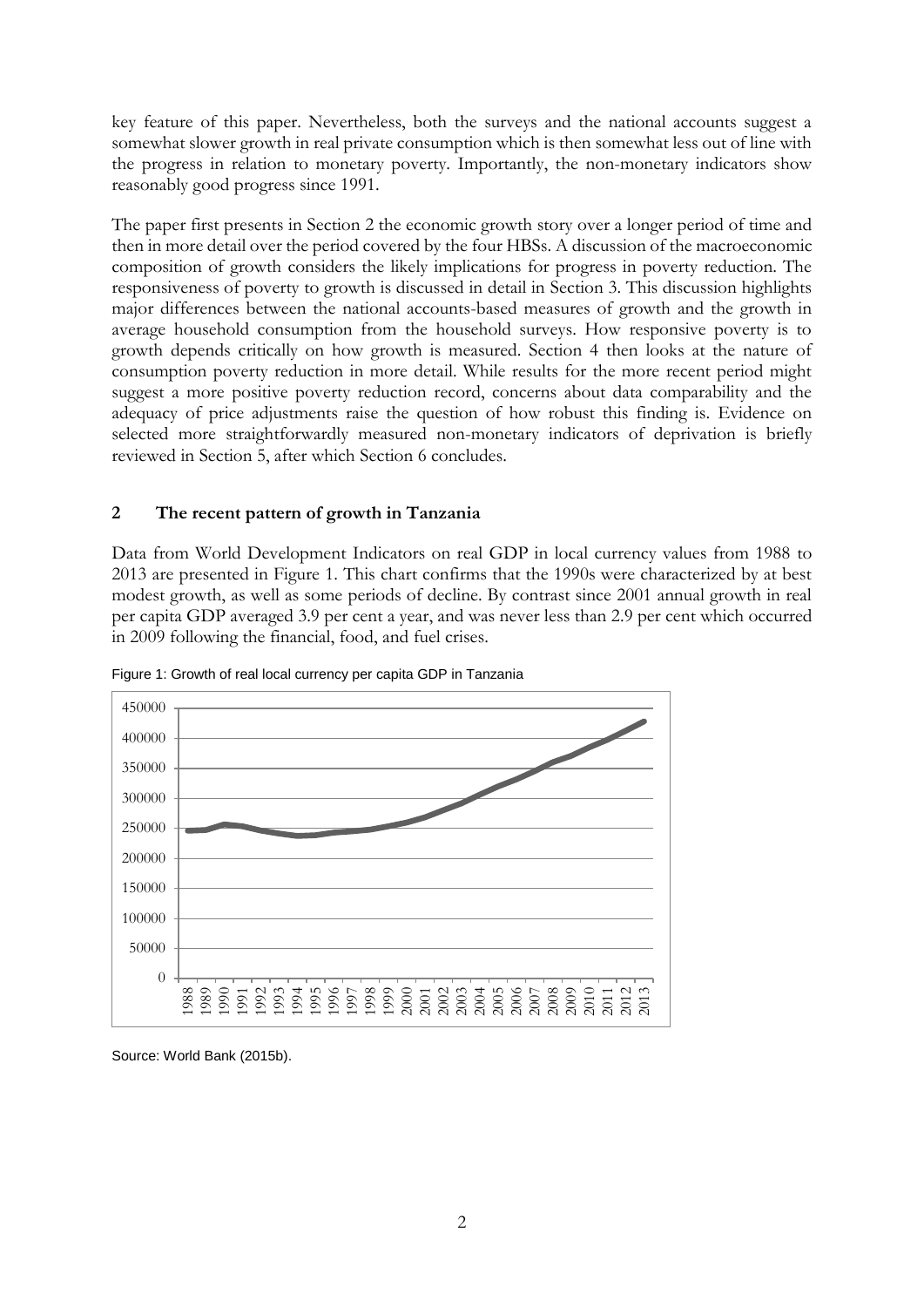|                                                |               | Mena growth rates per annum |             |        | <b>Shares</b> |             |                  |
|------------------------------------------------|---------------|-----------------------------|-------------|--------|---------------|-------------|------------------|
|                                                | 1992-<br>2001 | $2001 - 07$                 | $2007 - 12$ | 1991   | 2001          | 2007        | 2012             |
| By expenditure category                        |               |                             |             |        |               |             |                  |
| Real GDP (2001 prices)                         | 3.8           | 7.2                         | 6.6         | 100.0  | 100.0         | 100.0       | 100.0            |
| Consumption                                    | $2.0*$        | 8.0                         | 8.0         | 99.7   | 86.8          | 90.7        | 94.9             |
| Public                                         | $14.8*$       | 15.0                        | 12.0        | 4.2    | 11.9          | 18.1        | 23.2             |
| Private                                        | $0.9*$        | 6.6                         | 6.9         | 95.8   | 75.0          | 72.6        | 71.7             |
| Investment                                     | 17.4          | 13.3                        | 14.0        | 5.9    | 17.4          | 24.3        | 31.9             |
| Gross fixed capital<br>formation<br>Government |               | 13.5<br>26.0                | 14.0<br>5.5 | 5.8    | 17.0<br>3.2   | 24.0<br>8.4 | 31.5<br>8.7      |
| Private                                        |               | 9.4                         | 18.3        |        | 13.8          | 15.6        | 22.8             |
| Change in stocks                               |               | 1.8                         | 12.2        | 0.1    | 0.4           | 0.3         | 0.4              |
|                                                |               |                             |             |        |               |             |                  |
| Net exports                                    |               | 32.2                        | 24.6        | $-5.8$ | $-4.3$        | $-15.0$     | $-26.8$          |
| By sector                                      |               |                             |             |        |               |             |                  |
| Agriculture and fishing                        |               | 4.4                         | 3.9         | 44.7   | 30.7          | 26.2        | 22.8             |
| Crops                                          |               | 4.7                         | 4.2         | 32.9   | 21.4          | 18.6        | 16.5             |
| Livestock                                      |               | 3.1                         | 3.1         | 6.3    | 5.0           | 4.0         | 3.3              |
| Forestry and hunting                           |               | 3.4                         | 3.4         | 3.0    | 2.5           | 2.0         | 1.7              |
| Fishing                                        |               | 5.8                         | 2.7         | 2.6    | 1.7           | 1.6         | 1.3              |
| Industry and construction                      |               | 9.9                         | 7.7         | 15.1   | 18.0          | 20.9        | 21.8             |
| Mining and quarrying                           |               | 15.4                        | 3.3         | 1.0    | 1.8           | 2.7         | 2.3              |
| Manufacturing                                  |               | 8.8                         | 8.4         | 7.6    | 8.4           | 9.2         | 9.9              |
| Electricity and water                          |               | 6.2                         | 6.1         | 1.4    | 2.6           | 2.5         | 2.4              |
| Electricity                                    |               | 6.5                         | 6.3         | 1.3    | 2.2           | 2.1         | 2.0              |
| Water                                          |               | 4.9                         | 5.6         | 0.2    | 0.5           | 0.4         | 0.4              |
| Construction                                   |               | 11.3                        | 9.0         | 5.0    | 5.2           | 6.5         | 7.3              |
| Services                                       |               | 7.9                         | 7.9         | 37.5   | 45.5          | 47.3        | 49.9             |
| Trade, hotels and restaurants                  |               | 7.7                         | 7.8         | 14.8   | 15.8          | 16.2        | 17.0             |
| Trade and repairs                              |               | 8.3                         | 8.3         | 0.0    | 13.0          | 13.8        | 14.8             |
| Hotels and restaurants                         |               | 4.6                         | 4.9         | 0.0    | 2.8           | 2.4         | $2.2\phantom{0}$ |
| Transport and communication                    |               | 8.7                         | 11.6        | 4.8    | 6.6           | 7.2         | 9.0              |
| Transport                                      |               | 6.3                         | 6.7         | 0.0    | 5.4           | 5.1         | 5.1              |
| Communications                                 |               | 16.9                        | 20.8        | 0.0    | 1.2           | 2.1         | 3.9              |
| Finance intermediation                         |               | 10.2                        | 11.0        | 3.4    | 1.5           | 1.8         | $2.2\phantom{0}$ |
| Real estate and business                       |               | 7.0                         | 6.8         | 5.9    | 10.3          | 10.2        | 10.2             |
| services<br>Public administration              |               | 9.5                         | 6.1         | 6.0    | 7.0           | 8.0         | 7.7              |
| Education                                      |               | 4.7                         | 7.0         | 1.0    | 2.1           | 1.8         | 1.8              |
| Health                                         |               | 8.4                         | 6.7         | 0.6    | 1.3           | 1.4         | 1.4              |
| Other social and personal<br>services          |               | 2.8                         | 3.3         | 1.1    | 0.9           | 0.7         | 0.6              |

Table 1: Real GDP growth, by expenditure category and sector, 1992, 2001, 2007, and 2012

Note: \*relates to period 1991–2001 instead of 1992–2001 due to missing data for 1992.

Source: World Bank (2015a).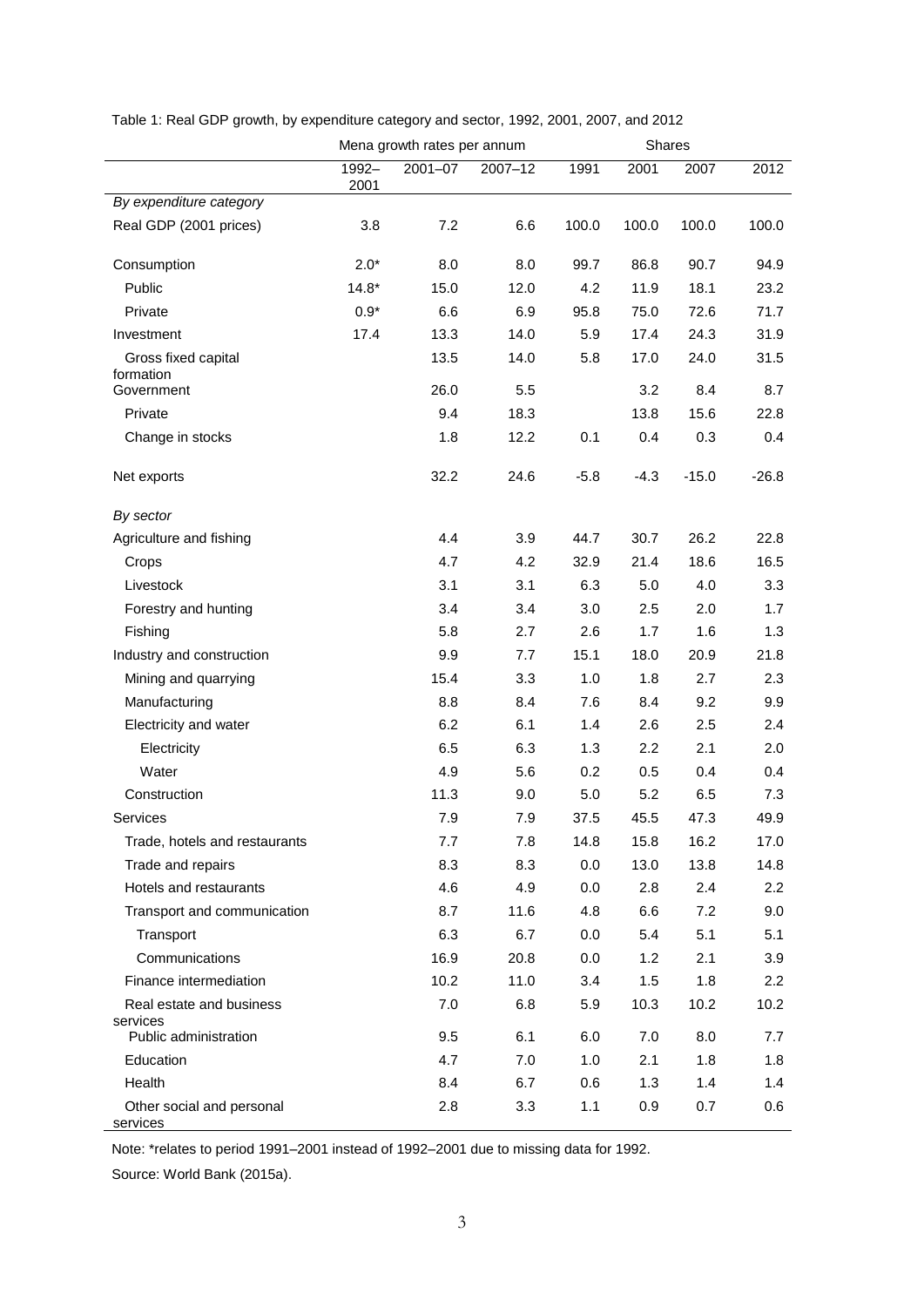A more detailed presentation of the national accounts is set out in Table 1 corresponding to the periods covered by the four HBSs. This confirms the difference between the 1990s and the period since 2000. Real GDP in 2001 prices grew at an average rate of 3.8 per cent per annum between 1992 and 2001—by 7.2 per cent per annum between 2001 and 2007, and 6.6 per cent between 2007 and 2012. Population growth averaged 2.9 per cent over the 1992–2012 period, so this translates into slow per capita GDP growth in the 1990s, and then more satisfactory, though by no means impressive, growth in real per capita GDP since 2001.

A disaggregation of the overall growth rate provides important clues about its expected poverty reduction impacts. Looking first at GDP by expenditure component, the national accounts estimate of private consumption grew by only 0.9 per cent per annum between 1991 and 2001; and by 6.6 per cent and 6.9 per cent per annum over the periods 2001–07 and 2007–12, respectively. Private consumption therefore fell in per capita terms between 1991 and 2001. Importantly, public consumption grew much faster than private consumption over each of these periods.

There were also very large increases in investment over each of these sub-periods, generally at much faster rates than consumption. Available data do not enable a public–private disaggregation for the 1992–2001 years. The government predominantly accounted for the investment growth between 2001–07, while between 2007–12 private investment dominates, including investment for natural resource exploitation.

It is also clear that Tanzania had a sharply negative balance of trade throughout this period. Imports supported this consumption and investment growth. In 1991 net exports were -5.8 per cent of GDP; by 2007 and 2012 this figure had reached -15.0 and -26.8 per cent, respectively. The trade deficit growth from 1991 to 2007 probably reflects aid, while the deficit in 2007–12 is likely related to offshore natural gas and other resource investments (predominantly undertaken by the private sector).

The investments that have taken place form part of the explanation of the faster growth in the 2000s. The increased public consumption, and public investment in the first period, has implications for non-monetary outcomes for which government provision is important and helps to set the stage for faster growth in the domestic economy. The relatively slow increase in aggregate private consumption taking place over much of this period suggests that slower progress in reducing monetary poverty might be expected.

While data are not available to analyse the sectoral pattern of the growth in real GDP from 1992 to 2001, data in current prices for this period suggest faster growth in industry/construction and services compared with agriculture. The detailed pattern of real growth is available for the second and third sub-periods. Particularly fast growing subsectors over these periods include first and foremost communications, followed by financial intermediation, construction, transport and communication, manufacturing, trade and repairs and, in the earlier sub-period, mining and quarrying. All showed significant growth rates. Again agriculture grew much more slowly over this period. Growth performance seems to have been better in urban areas than in rural areas, where poverty is concentrated.

The above review relies on aggregate macroeconomic figures. Both the expenditure composition of growth, which is oriented more to investment and government as opposed to private consumption, and its sectoral pattern, which is oriented towards urban sectors, suggest slower progress in reducing consumption-based poverty than might be presumed from headline GDP growth.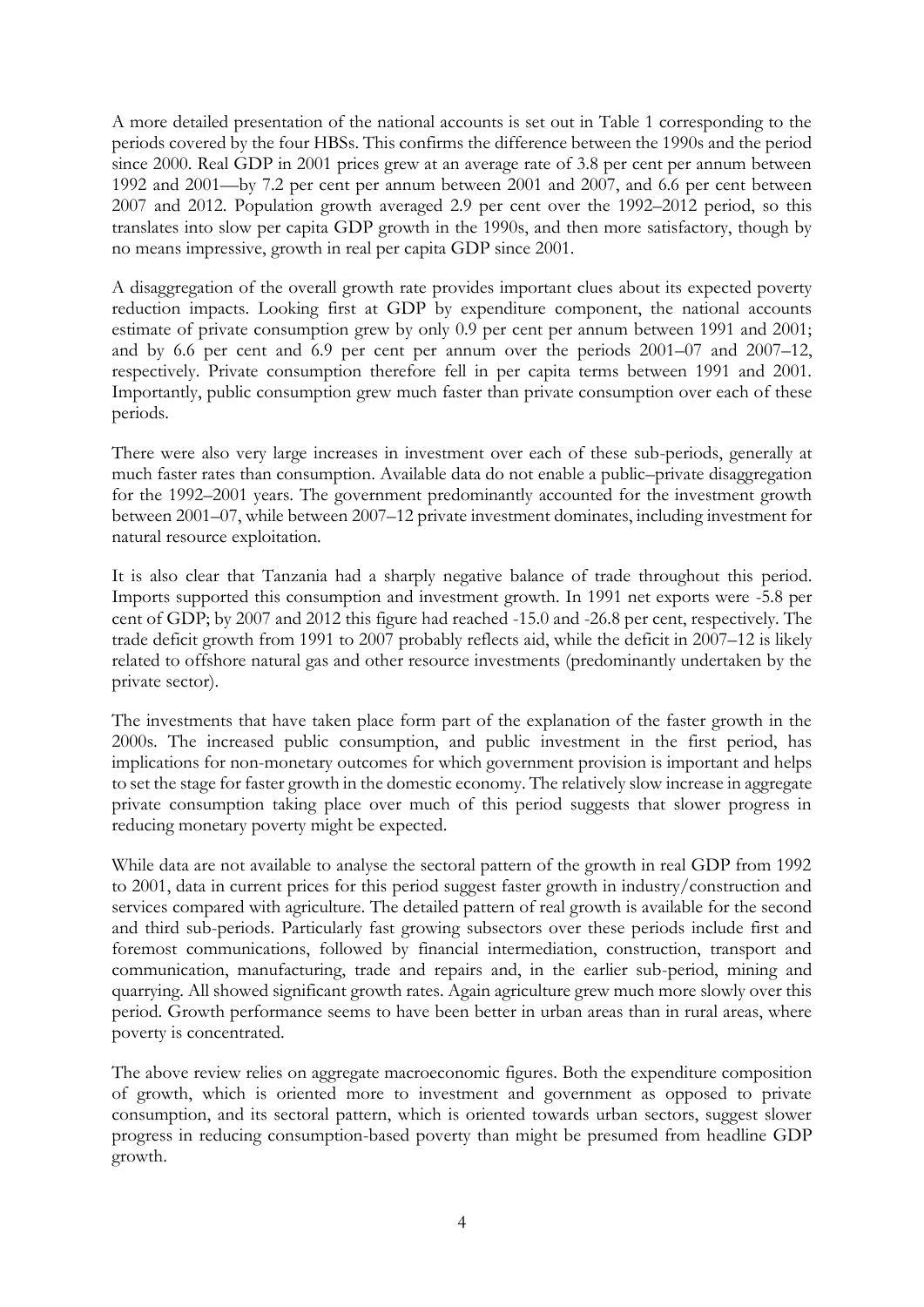#### **3 Micro-level evidence on consumption poverty in Tanzania and its responsiveness to growth**

In this section, we turn to household level data. Microeconomic analysis is possible based on the four HBSs, conducted by the National Bureau of Statistics in 1991/92, 2000/01, 2007, and 2011/12. These are nationally representative surveys of the mainland Tanzania population. Among other things, they collect the data to estimate household consumption, which can then be used to measure living standards as total real household consumption per adult equivalent. There were some differences in the survey questionnaires used through time. Some revisions in 2011/12 compared with earlier rounds are of particular relevance. As a result, there were methodological differences in the analysis conducted across the two latest surveys, compared with the analysis originally done on the first three surveys. For this reason, two different estimates of poverty in 2007 have been made here in order to compare like with like.

The summary national level poverty headcount estimates from this data, as published by the National Bureau of Statistics (1991/92–2007) (Government of Tanzania 2009) and the World Bank (2007–2011/2) are presented in Table 2. The poverty headcount in 1992 was 38.6 per cent. Estimates for 2000/01 and 2007, based on consumption measures constructed to be as comparable as possible, showed poverty headcounts of 35.7 per cent and 33.6 per cent respectively. Progress in reducing the poverty headcount over this 15-year period therefore appears to be quite slow, and the absolute numbers of poor people rose by an estimated 3.3 million. Between 2007 and 2011/12 the poverty headcount is estimated to have fallen from a revised estimate of 34.4 per cent in 2007 to 28.2 per cent in 2011/12. This corresponds to a reduction in the absolute numbers of poor people by around 670,000.

|                                                                                                             | 1992                     | 2001    | 2007    | 2012    |               | Percentage change |             |  |
|-------------------------------------------------------------------------------------------------------------|--------------------------|---------|---------|---------|---------------|-------------------|-------------|--|
|                                                                                                             |                          |         |         |         | 1992-<br>2001 | $2001 -$<br>07    | $2007 - 12$ |  |
| HBS data                                                                                                    |                          |         |         |         |               |                   |             |  |
| Poverty headcounts (%)                                                                                      |                          |         |         |         |               |                   |             |  |
| Direct (2007 unrevised)                                                                                     | 38.6                     | 35.7    | 33.6    |         | $-7.5$        | $-5.9$            |             |  |
| <b>Direct</b>                                                                                               |                          |         | 34.4    | 28.2    |               |                   | $-18.0$     |  |
| Imputed with cell                                                                                           |                          |         | 33.1    | 28.2    |               |                   | $-14.8$     |  |
| Household budget survey<br>Mean household consumption<br>per capita (2011/12 prices,<br>spatially adjusted) |                          |         | 581,538 | 611,691 |               |                   | 5.1         |  |
| Mean household consumption<br>per capita (2007 prices)                                                      | 192,318                  | 203,170 | 208,770 |         | 5.6           | 2.9               |             |  |
| 'Growth' elasticity of poverty*                                                                             |                          |         |         |         | $-1.32$       | $-2.14$           | $-3.47$     |  |
| National accounts data                                                                                      |                          |         |         |         |               |                   |             |  |
| Per capita GDP                                                                                              | 247,960                  | 270,576 | 347,776 | 426,357 | 9.1           | 28.5              | 22.6        |  |
| Growth elasticity of poverty*                                                                               |                          |         |         |         | $-0.82$       | $-0.21$           | $-0.80$     |  |
| Per capita private consumption                                                                              | $\overline{\phantom{a}}$ | 202,850 | 252,523 | 305,556 |               | 24.5              | 21.0        |  |
| 'Growth' elasticity of poverty*                                                                             |                          |         |         |         |               | $-0.24$           | $-0.86$     |  |

Table 2: Trends in poverty headcounts and growth elasticities of poverty reduction

Note: \*National accounts data in constant (2001) prices. National accounts estimates normalized on total population, including households in institutions not included in the HBS estimates.

Source: World Bank (2015a) and authors' computation from HBS datasets.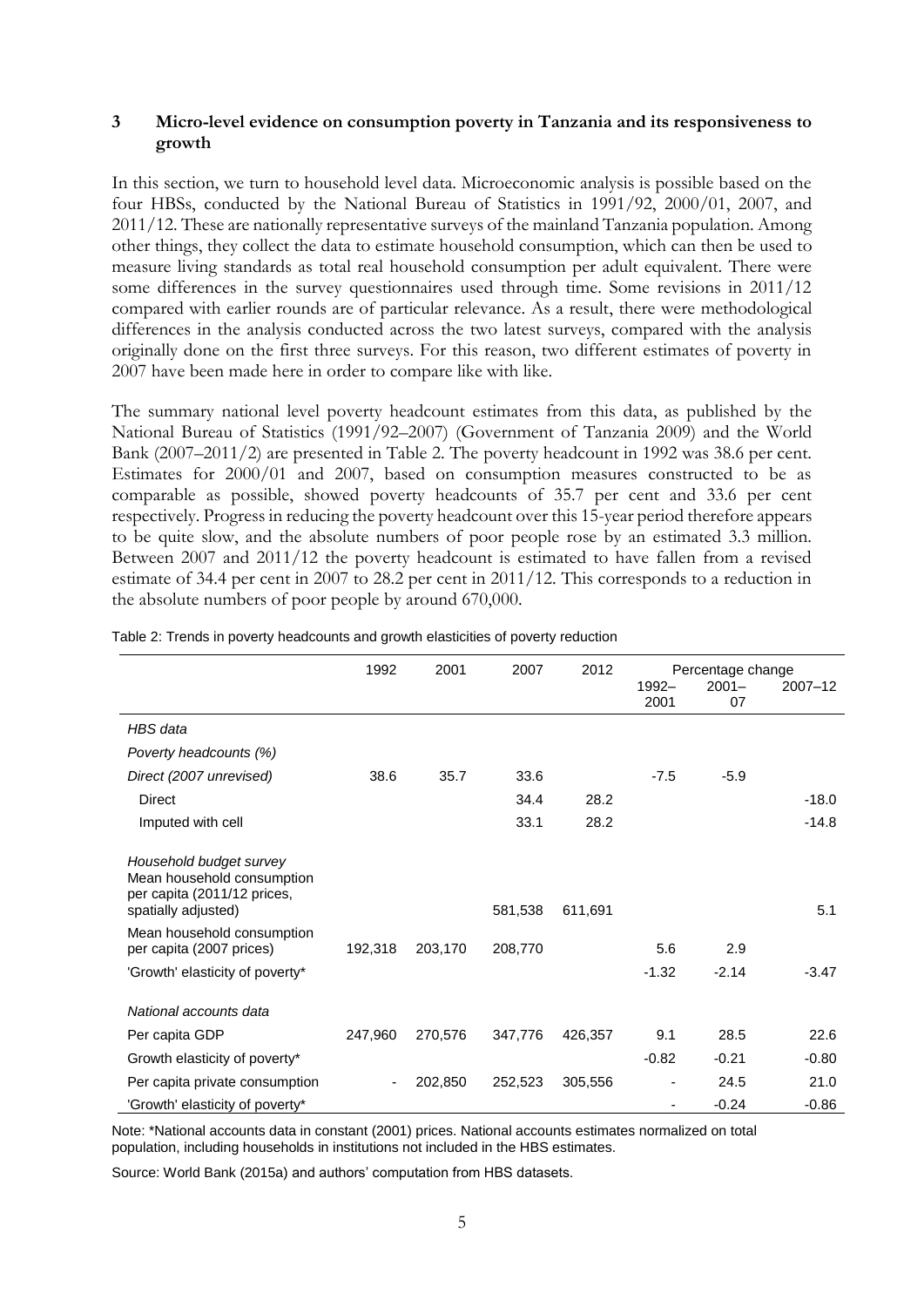Given the concern expressed at the beginning of the lack of responsiveness of poverty to growth, these figures are used next as a basis for estimating the growth elasticity of poverty reduction. Their construction for the three sub-periods under consideration here is reported in Table 2. Two ways of doing this are pursued: one based on national accounts aggregates, and second, an approach, using the estimated growth in household consumption from the survey data.

In using national accounts data, the growth elasticity can be computed with respect to growth in per capita GDP or growth in per capita private consumption. With respect to per capita GDP, the elasticities are low, all less than 1, and especially low between 2001 and 2007 when growth was fast (per capita GDP increased by 28.5 per cent) and poverty reduction was very modest, falling by only 2.9 percentage points or 5.9 per cent. The elasticity is higher between 2007 and 2011/12, when poverty reduction was faster and growth slightly slower, yet it was still only -0.80. The elasticity with respect to per capita consumption is only slightly higher than the elasticities with respect to per capita GDP for the full period between 2001–12.

Such statistics feed concerns about the poverty-reducing impact of growth in Tanzania. The values are low compared with several other African countries studied in this volume, to say nothing of some East Asian countries. This raises the question of what it is about the growth experience of Tanzania that results in such poverty outcomes, and what might be done to improve it in future.

When these same calculations are done in relation to the household survey-based measure of consumption, the results paint a different picture. The growth in per capita consumption reported by the household survey data is generally much less, especially in the 2000s. Compared with the estimates of 24 and 21 cumulative per cent changes in real per capita private consumption expenditure over the 2001–07 and 2007–12 periods from the national accounts, the household surveys suggest cumulative changes over these periods of 2.9 per cent and 5.1 per cent, respectively. The assessment of whether growth is effective in reducing poverty then critically depends on which of the two measures of aggregate real consumption one takes as the basis of analysis.

In Table 2, when we took the 'growth' denominator to be the percentage change in real private consumption per capita from the national accounts, the consumption growth elasticity of poverty reduction (based on changes between 2007 and 2012) was just -0.86. If instead we measured 'growth' using the percentage change in mean real household consumption per capita from the two HBSs, the estimated 'growth' elasticity of poverty increases to -3.5. The elasticity estimated using household consumption is also significantly higher between 2000/01 and 2007. Poverty appears to be relatively unresponsive to growth only if the latter is measured from the national accounts. Using consumption measured in the HBSs (which is also used in the measurement of poverty itself) leads to a more optimistic assessment in terms of responsiveness—poverty did respond to much more limited 'growth', but a less optimistic assessment in terms of consumption growth. In this view, the core issue underlying the limited poverty reduction is the lack of growth in real household consumption.

With this background, it is important to ask which measure of consumption should be considered more reliable. At the outset, it is important to recognize that there are differences between the two approaches to estimating consumption. The national accounts measure of private consumption is a macro-founded indicator, while the household survey-based measure is a micro-founded indicator computed primarily for purposes of poverty analysis. In addition, the estimates are obtained in very different ways. Typically, the national accounts estimate of private consumption is obtained as a residual, once absorption by firms and government is accounted for. Surveys obtain their estimates directly from household interviews, based on respondent recall or diary keeping.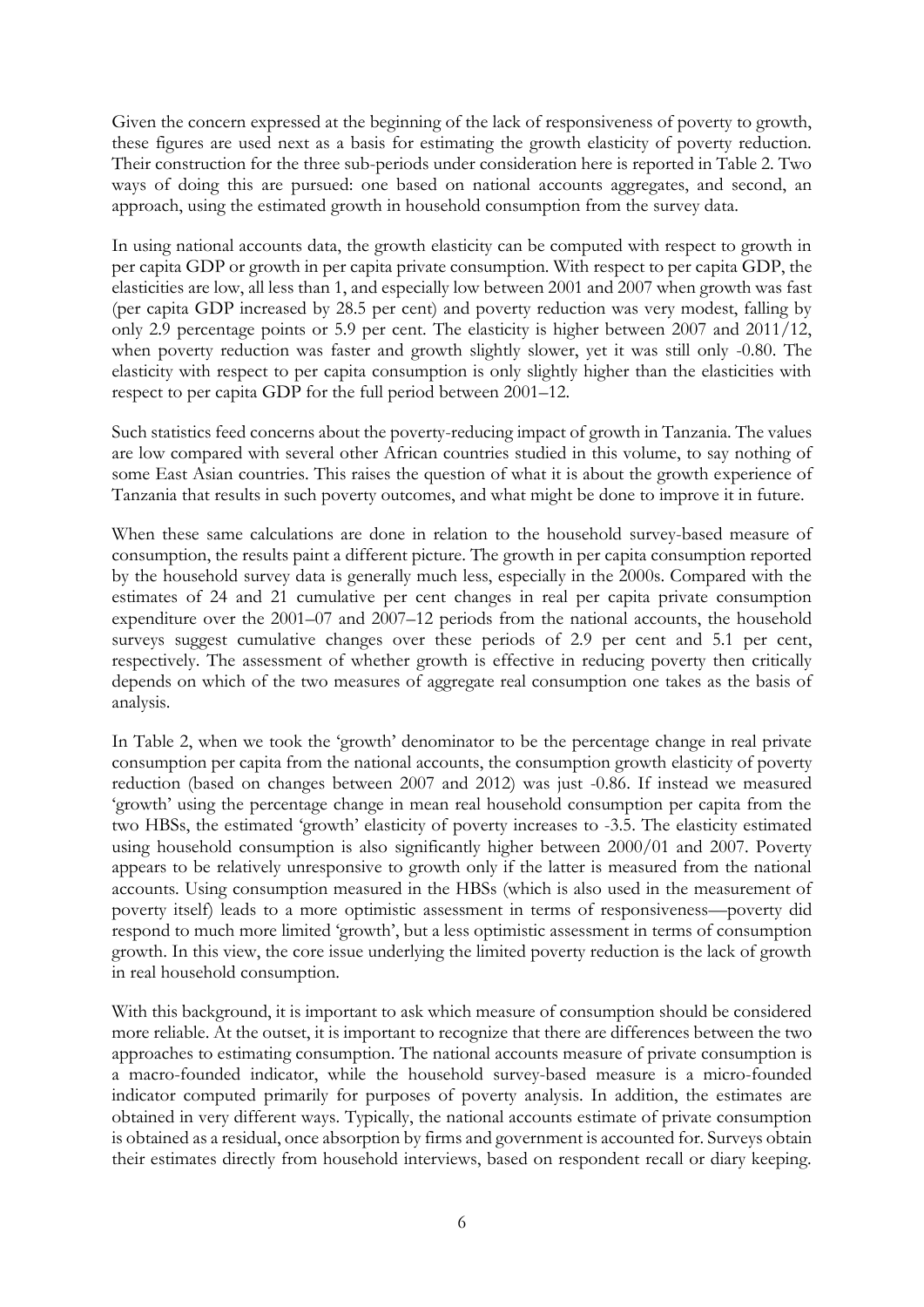There are strengths and weaknesses to both, yet the underlying concepts certainly overlap closely enough to suggest that similar estimates of levels and growth rates should emerge in general.

The observation that national accounts and household survey-based estimates of consumption can differ significantly is not an issue unique to Tanzania, rather it is an issue which has been quite widely studied. Ravallion (2001: 5) concludes, 'it is evident that when the levels or growth rates from these two data sources differ there can be no presumption that the NAS [national accounts] is right and the surveys are wrong, or vice versa, since they are not really measuring the same thing, and both are prone to errors'. While these differences can be considered a problem, they also do have an advantage, in that each source can serve to triangulate the other. Ravallion (2001) finds that the divergence between the national accounts and survey estimates of consumption is greater when surveys centre on measuring income, rather than consumption. The general practice in African surveys to rely mainly on measuring consumption would reduce the divergence between the two sources. Deaton (2005), for example, finds that the average ratio of household consumption (measured in 74 surveys in sub-Saharan Africa) and private consumption from the national accounts is unity.<sup>2</sup>

The household survey-based approach is in many ways more closely related to the analysis of poverty, indeed, that is the purpose for which they were designed. In Tanzania's case, there is a challenge caused by a change in survey methodology between the 2007 and 2011/12 surveys. While the approach taken to measuring consumption was better in 2011/12 than in 2007, this change creates the risk that comparing the average consumption estimates from these two surveys with each other may overestimate the growth in consumption.

So, the key question is why are estimates of real consumption growth from the national accounts so much greater than those of the HBS? To start to explore this, we first compare nominal estimates of per capita household consumption between the national accounts and the household survey in the years of the latest two household surveys, 2007 and 2011/12. The survey estimates of average nominal consumption per capita were 306,072 TZS (Tanzanian shilling) in 2007 and 611,691 TZS in 2011/12, while the national accounts estimates of private consumption per capita were 358,591 TZS in 2007 and 694,340 TZS in 2012. This implies annual growth rates of 14.9 per cent and 12.8 per cent, respectively. Both the nominal levels of per capita consumption and their growth rates over the period are quite close despite the very different sources.

For welfare analysis, it is necessary to track changes in *real* consumption over time, and it is here the two approaches part company. When the series are deflated (the national accounts using a consumption component of the GDP deflator and the survey using survey-based prices and weights, both employing a single country-wide inflation estimate), there are significant differences in estimated changes in real consumption. The national accounts report a real per capita private consumption growth of 3.9 per cent per annum between 2007 and 2012, while the survey gives a growth in per capita household consumption of just 1.0 per cent per annum. Whereas in nominal terms the two consumption measures correspond reasonably well, when expressed in real terms, there is little correspondence between them and they imply completely different growth and poverty scenarios.

So a major issue is the choice and reliability of the price deflators. In Tanzania, the implicit national accounts private consumption deflator indicates that prices rose by only 51 per cent between 2007– 12. This is marginally lower than the deflator for GDP as a whole (54 per cent). In contrast,

<u>.</u>

<sup>&</sup>lt;sup>2</sup> Sub-Saharan Africa also exhibits a high variance in this ratio. Globally, the ratio of household-based to national accounts-based estimates is typically less than one.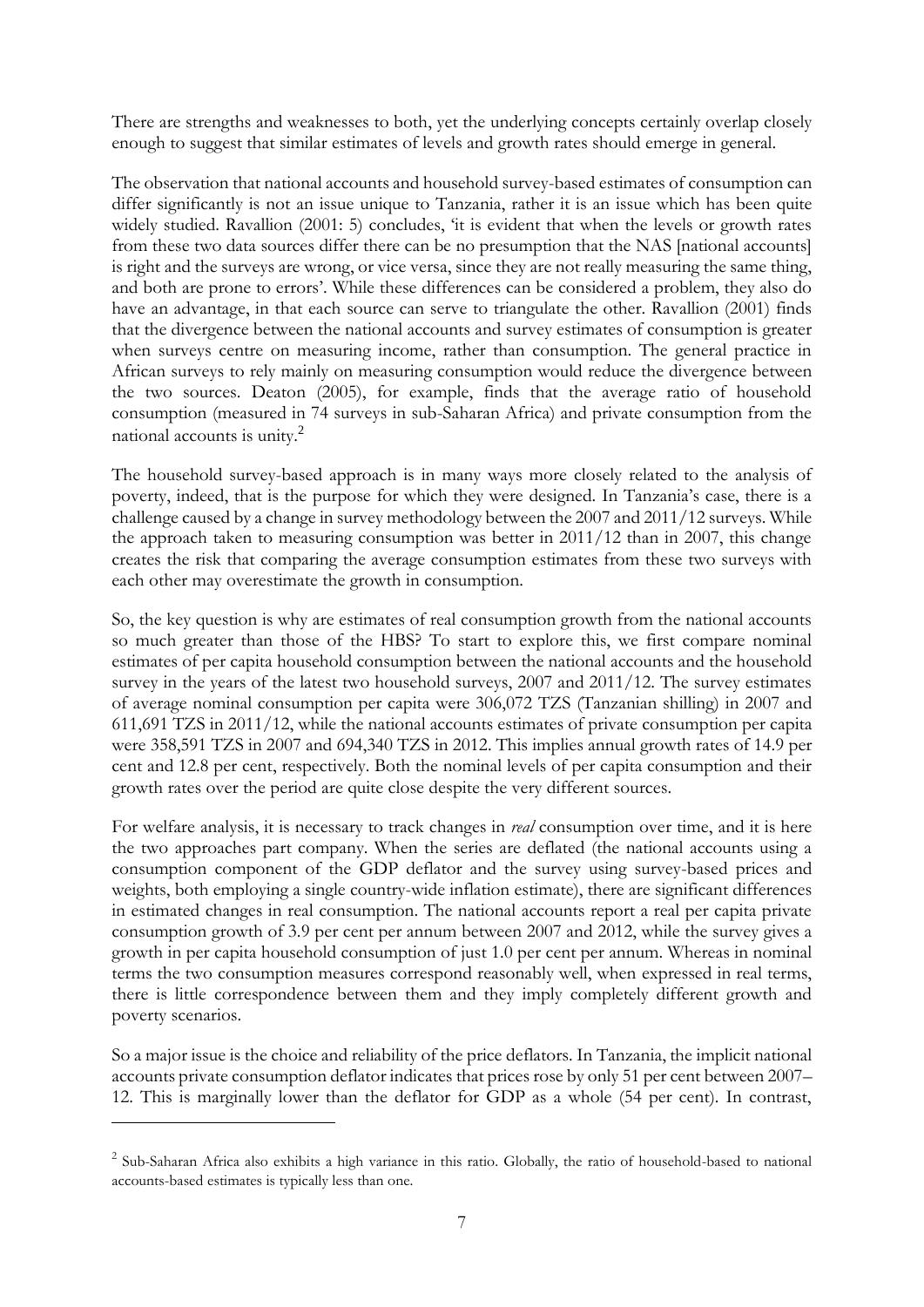according to the 2007 and 2011/12 HBS data, consumer prices faced by households on average rose by 90 per cent in the period. This makes a massive difference to the time trend in real household consumption.<sup>3</sup> A similar issue arises between 2001 and 2007, and is discussed in the studies of poverty by Mkenda et al. (2010) and Atkinson and Lugo (2010). That earlier period saw a bigger divergence between the private consumption deflator and the GDP deflator (Atkinson and Lugo 2010). But again, the key difference is that between the national accounts deflator (which implied that prices increased by around 60 per cent over this period) and the survey data deflator (which implied that prices increased by 93 per cent).

The reliability of price data in Tanzania has been reviewed and analysed in detail by Adam et al. (2012). Concerns that the Consumer Price Index (CPI) underestimates inflation in Tanzania have been a long-standing issue. A major revision of the CPI computation was made in the mid-2000s, after an IMF review found that procedures of handling seeming outliers and other technical errors were creating a large downward bias. A World Bank study (World Bank 2007) argued that there was still some downward bias in the series. The analysis conducted by Adam et al. (2012) showed a significantly higher level of food price inflation than the NBS series, and moreover their estimates were much closer to the pattern of world price changes converted into TZS values. A similar issue seems to arise for non-food. They take this as strongly suggestive evidence that the CPI was a downwardly biased measure of inflation in Tanzania, at least through 2007.

The inconsistency between the national accounts and survey consumption evidence is graphically illustrated by Sandefur (2013). Dealing with the period 2000-07, he contrasts the marginal decline in poverty based on HBS data (as seen above, 2.1 percentage points) with the significant decline in PPPUS\$1/day poverty (16.7 percentage points). Since both estimates are based on the same survey evidence, the difference has to be attributed to the price series used to obtain real values, the CPI being used for the PPPUS\$1/day estimate. He recalculated the PPPUS\$1/day measure using instead a price deflator derived from the HBS, and obtained a much less dramatic poverty decline (just 3.5 percentage points). This shows that the price series used to establish trends in well-being and poverty plays a critical role, and explains in large measure the inconsistency between the national accounts and survey-based narratives. Sandefur (2013) clearly favours the price series obtained from the surveys. These prices are obtained directly from the household questionnaires, and reflect the prices actually paid by Tanzanian households, and they are derived from the same data used to compute the poverty indicators. Official inflation estimates (such as the CPI) are based on surveys of local urban markets only, which may not reflect the prices actually paid by most rural households, and they face the problems already identified by Adam et al. (2012).

It is also important to recognize that the CPI is normally a macro-weighted index, which gives rich household consumption baskets a large weight. The index based on the household survey places more weight on the consumption patterns of poorer households, meaning that basic items have a higher weight. Consistent with world price increases over the period, one would expect more rapid inflation in the household survey-based index, which is more relevant for the measurement of the monetary poverty rate.

There are therefore several reasons for arguing that, for analysing the economic well-being of the population, the survey-based price data are to be preferred. A corollary question may be whether the price indices used for measuring growth (i.e. either the GDP deflators or CPI estimates) give

<u>.</u>

<sup>&</sup>lt;sup>3</sup> The CPI records price inflation of 75 per cent during this period—that is somewhere between the national accounts consumption deflator and the HBS data.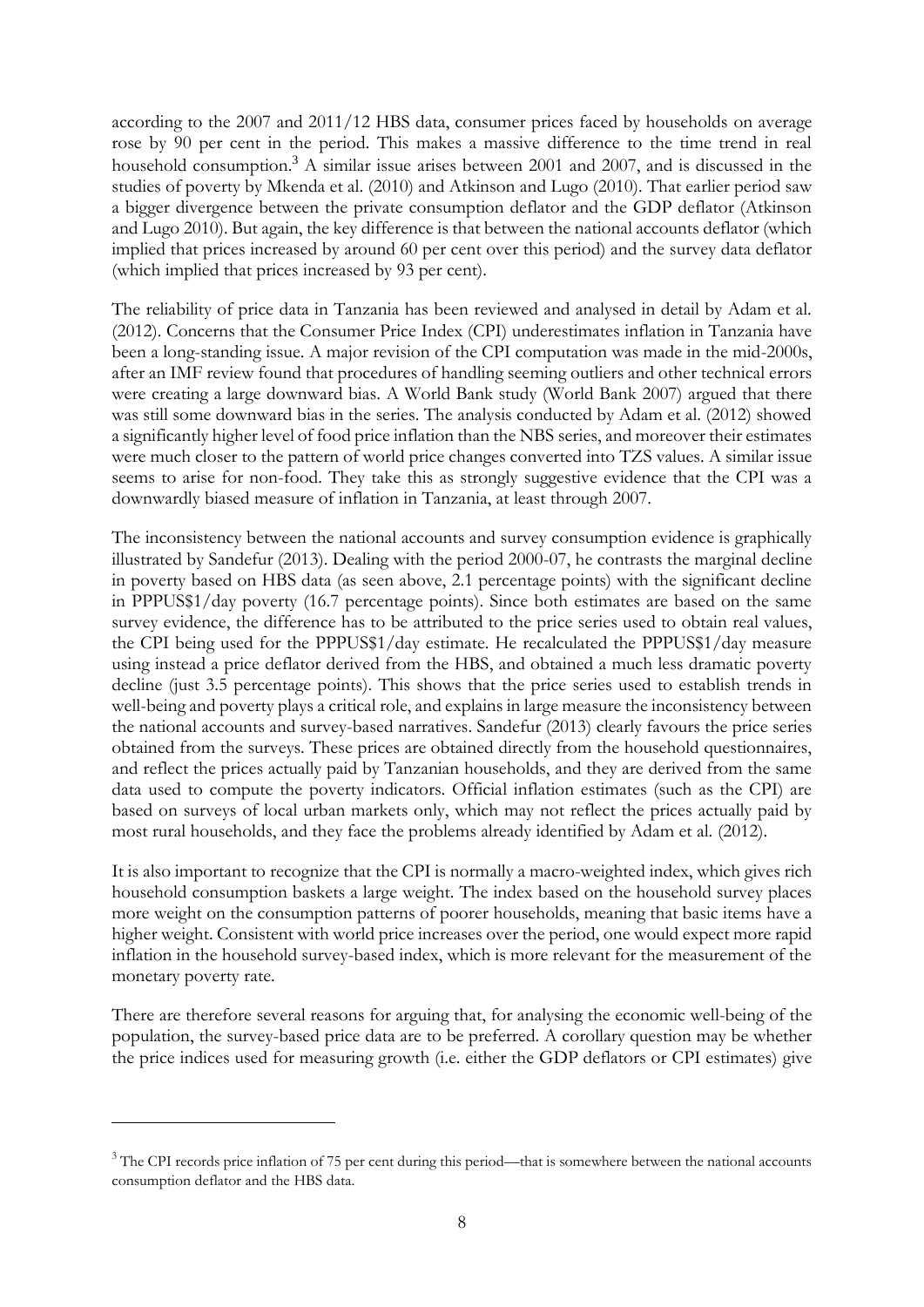too favourable a view of recent economic growth. In other words, are official estimates of real GDP (and private consumption) open to question?

In sum, using the best available data to assess changes over 2001–12, the main issue is not so much why Tanzania's reported fast growth led to so little poverty reduction—rather it is why real household consumption has grown so slowly.

#### **4 The pattern of poverty change in Tanzania and an evaluation of its robustness**

In assessing the monetary poverty results in greater detail for Tanzania, it is very important to review underlying measurement issues. There are two major challenges which must be taken account of in this assessment: the issue of the comparability of the latest two of the surveys used and the adequacy of price data. On survey comparability, the data for the four available years all come from HBSs conducted by the National Bureau of Statistics. The first three surveys are considered to be largely comparable with each other. As already noted, a set of improvements in survey design and methodological approach were introduced with the 2011/12 survey (World Bank 2015a) creating potential issues of comparability with earlier work. For the comparison between 2007 and 2011/12, the World Bank (2015a) for its recent *Poverty Assessment* recomputed the consumption aggregates for 2007 on a comparable basis to the  $2011/12$  estimate.<sup>4</sup> This revised 2007 estimate is then not directly comparable with the earlier series; that comparison needs to be made based on the original 2007 estimate. On prices, the data available from the surveys may give a better assessment of inflation over the period between the surveys, but they are still quite inadequate for adjusting for the differences in the prices faced by different households. These issues are revisited again later in this section; to begin with we discuss the available results at face value.

The analysis in this section relies on national poverty lines. Data for the poverty headcount by survey stratum (Dar es Salaam, Other Urban and Rural) in mainland Tanzania are presented in Table 3, with the two different figures for 2007 reflecting the above observation. It is clear that poverty is consistently lower in urban areas than rural areas, and that over the entire period much faster progress in poverty reduction has been experienced in Dar es Salaam compared with other strata. In particular, there were quite large poverty reductions in Dar between 1991/92 and 2000/01 and between 2007 and 2011/12. Over these periods, average real consumption in Dar grew by 4.5 per cent and 3.3 per cent per annum respectively, while the consumption growth rates were much slower elsewhere. In urban areas outside Dar, the poverty headcount fell very slowly between each survey. The same happened in rural areas between 1991/92 and 2007, while poverty seems to have fallen more in rural areas between 2007 and 2011/12. An analysis of extreme poverty, covering those households whose consumption lie below the food poverty line, shows very similar patterns and trends (not presented here).

-

<sup>&</sup>lt;sup>4</sup> Differences in sampling and survey methodology remain.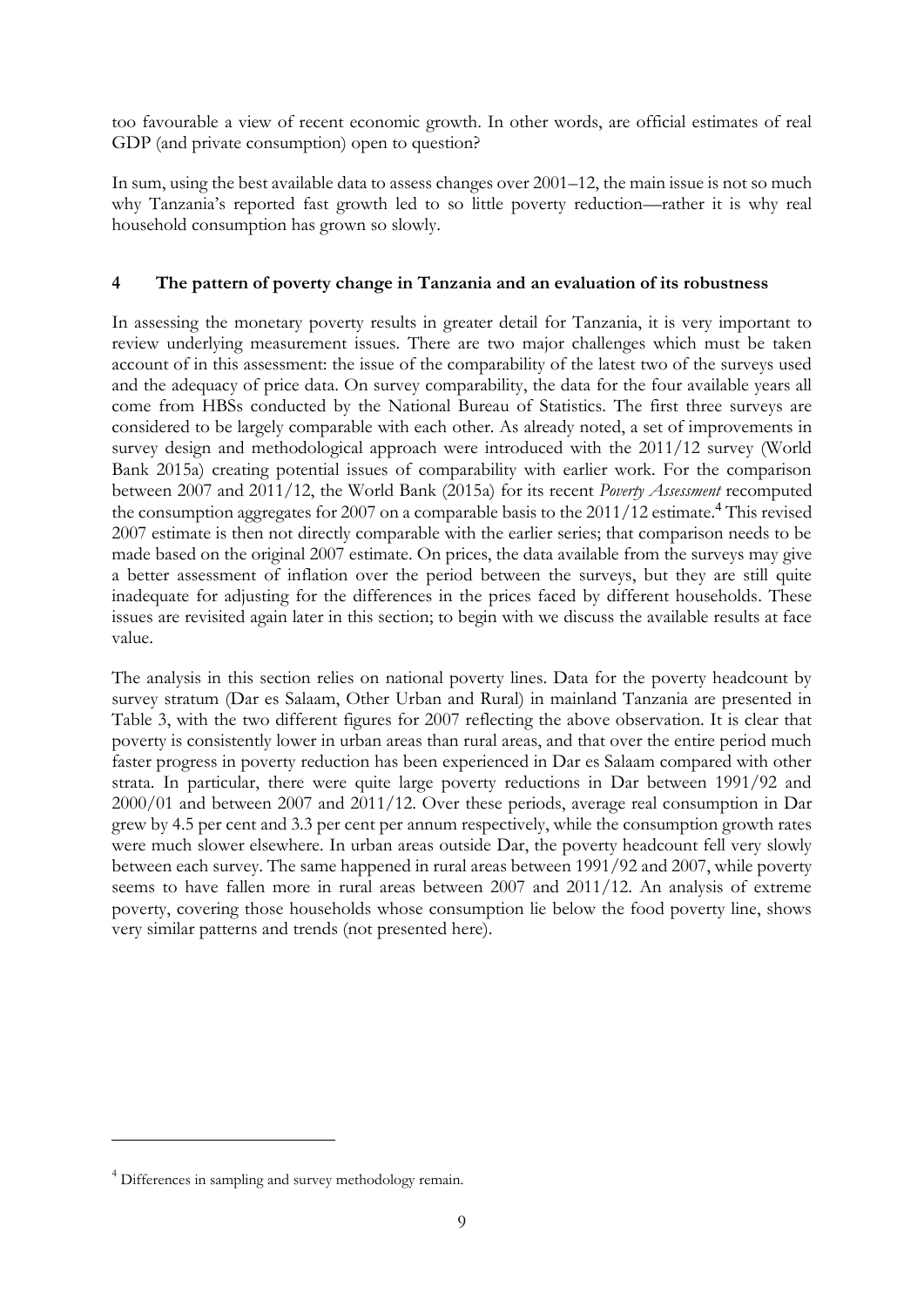| Location                    | 1992/93 | 2000/01 | 2007  | 2007  | 2011/12 |
|-----------------------------|---------|---------|-------|-------|---------|
| National headcount          | 38.6    | 35.7    | 33.6  | 34.4  | 28.2    |
| By stratum                  |         |         |       |       |         |
| Dar es Salaam               | 28.1    | 17.6    | 16.4  | 14.1  | 4.0     |
| Other urban                 | 28.7    | 25.8    | 24.1  | 22.7  | 21.5    |
| Rural                       | 40.8    | 38.7    | 37.6  | 39.4  | 33.4    |
| Gini coefficient (national) | 0.343   | 0.356   | 0.353 | 0.373 | 0.342   |

Table 3: Poverty headcounts and Gini coefficients for Tanzania

Source: Authors' computation from HBS datasets.

The same table also provides estimates of national level Gini coefficients. Here, the striking features seem to be its relatively low level (compared with neighbouring countries such as Kenya, Rwanda, and Uganda) and its relative constancy over time. The only change in the Gini coefficient happens with the recalculated 2007 consumption data, and even that change is relatively small. This finding of a moderate and stable level of inequality may seem surprising given, among other things, the faster progress shown by Dar es Salaam over this period relative to the rest of the country. We highlight that it is always a concern in household surveys that wealthier households are not adequately captured.

The nature of these changes over time can be further explored by considering growth incidence curves for the strata between each pair of years (Figure 2). Between 1991/92 and 2000/01 the national pattern shows slow growth throughout most of the distribution, except at the very bottom and at the top. The stratum level curves again show that growth over this period was much faster in Dar than elsewhere. While the growth rate in Dar generally increased with the consumption level over this period, there was positive growth also at the bottom of the distribution, consistent with the poverty reduction seen there over this period. There was slower growth in other urban areas, but generally not at the bottom of the distribution where the poor are concentrated. In rural areas, consumption growth was very slow over this period, even if according to available data it was slightly higher at the bottom of the distribution.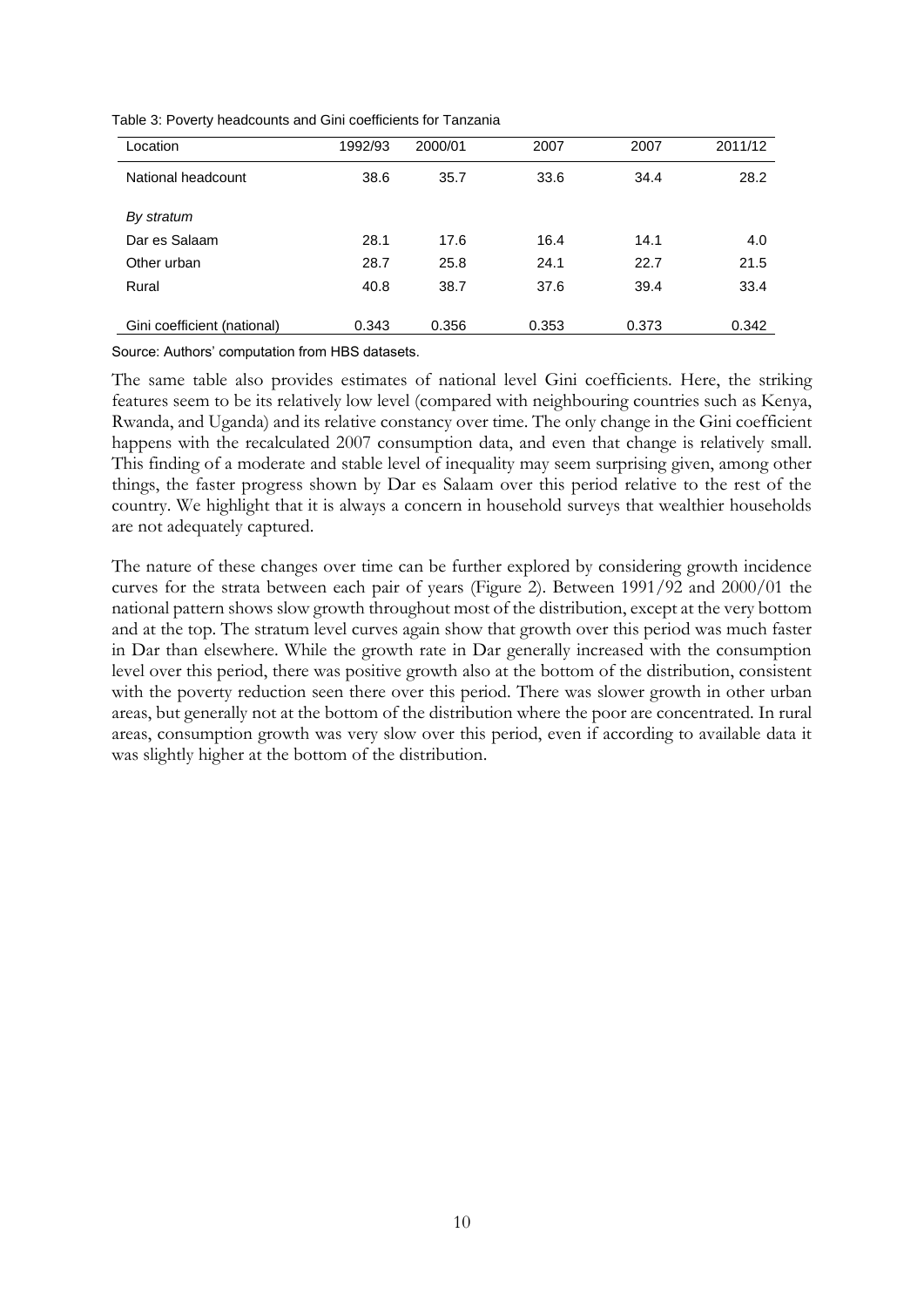

Figure 2a: Growth incidence curves by strata, 1991/92 to 2000/01

Source: Authors' computations from 1992/93 and 2000/01 survey data.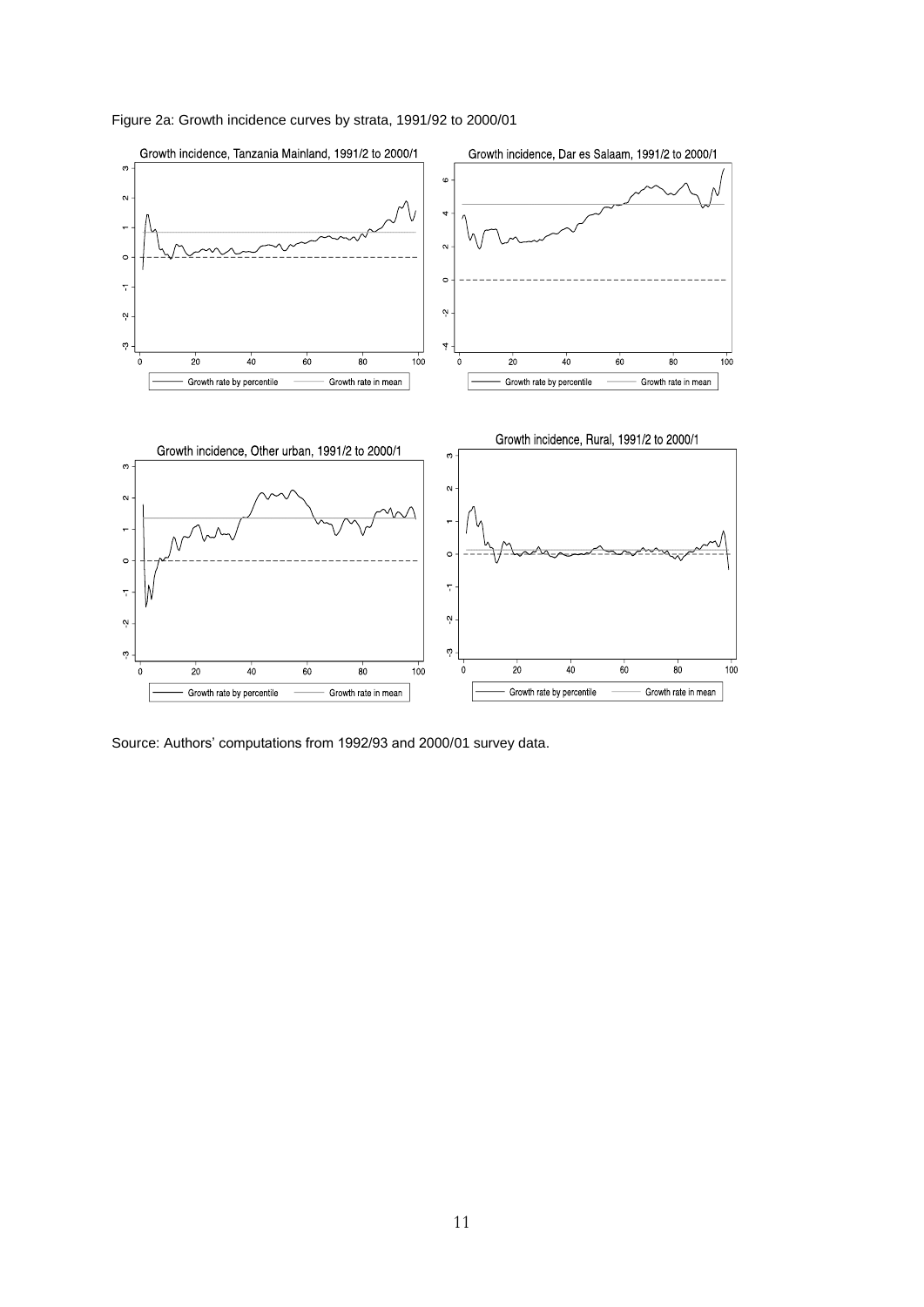Figure 2b: Growth incidence curves by strata, 2001–07



Source: Authors' computations from 2000/01 and 2007 survey data.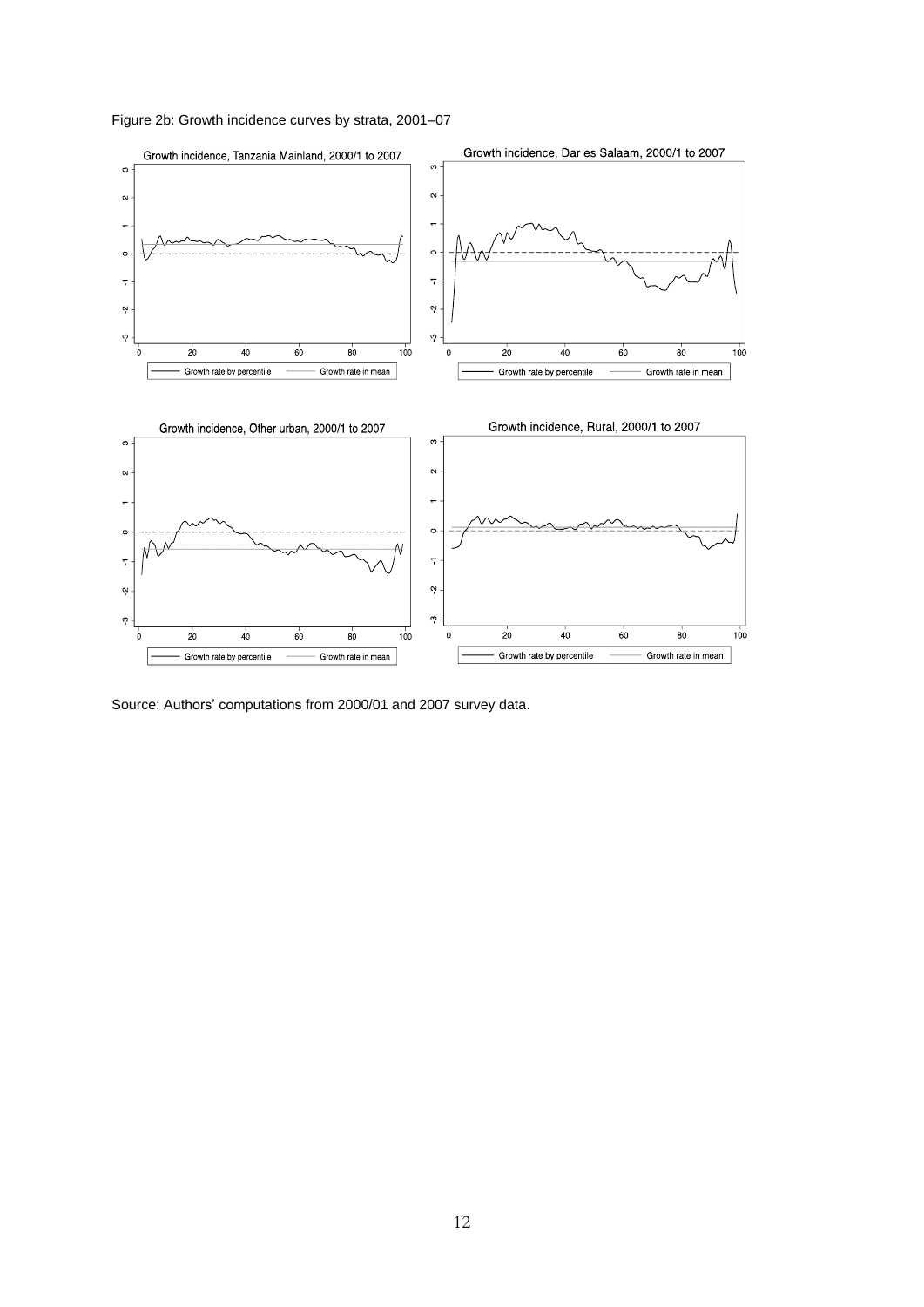Figure 2c: Growth incidence curves by strata, 2007–2011/12



Source: Authors' computations from 2007 and 2011/12 survey data.

-

Growth incidence curves for the  $2000/01-2007$  period show very little growth overall.<sup>5</sup> There appears to be no significant change in inequality over the period; if anything growth over this period was marginally faster at the bottom of the distribution. Rising food and fuel prices in this period may have had a substantial impact on the outcome.

The stratum level growth incidence curves (GICs) over the 2007 to 2011/12 period again show much faster growth in Dar es Salaam than the other strata, and in both other urban and rural areas, mean real consumption actually falls over this period. The distributional pattern of the curves is now one where the growth rate falls as households become better off. Reported growth is relatively faster at the bottom of the distribution, though the absolute magnitude of change is still quite small. The same pattern is seen in each of the strata.

As another representation of this, kernel density plots comparing the logarithm of consumption per adult for 2007 and 2011/12 are presented in Figure 3, with a similar plot comparing 2000/01 and 2007. The 2000/01 and 2007 curves are very close to each other, with the 2007 curve very slightly to the right throughout much of the distribution. The difference between the 2007 and 2011/12 is observed at the bottom of the distribution only; there are fewer observations at lower values of per adult consumption in 2011/12 than was the case in 2007. This underlies the shape of the growth incidence curves seen above. This seeming change in the distributional pattern of

 $5$  The fact that the growth rate is higher in the national GIC than in any of the others is explained by significant population shifts over the period, with the population in the (poorer on average) rural areas falling from 80.4 per cent in 2000/01 to 74.8 per cent in 2007.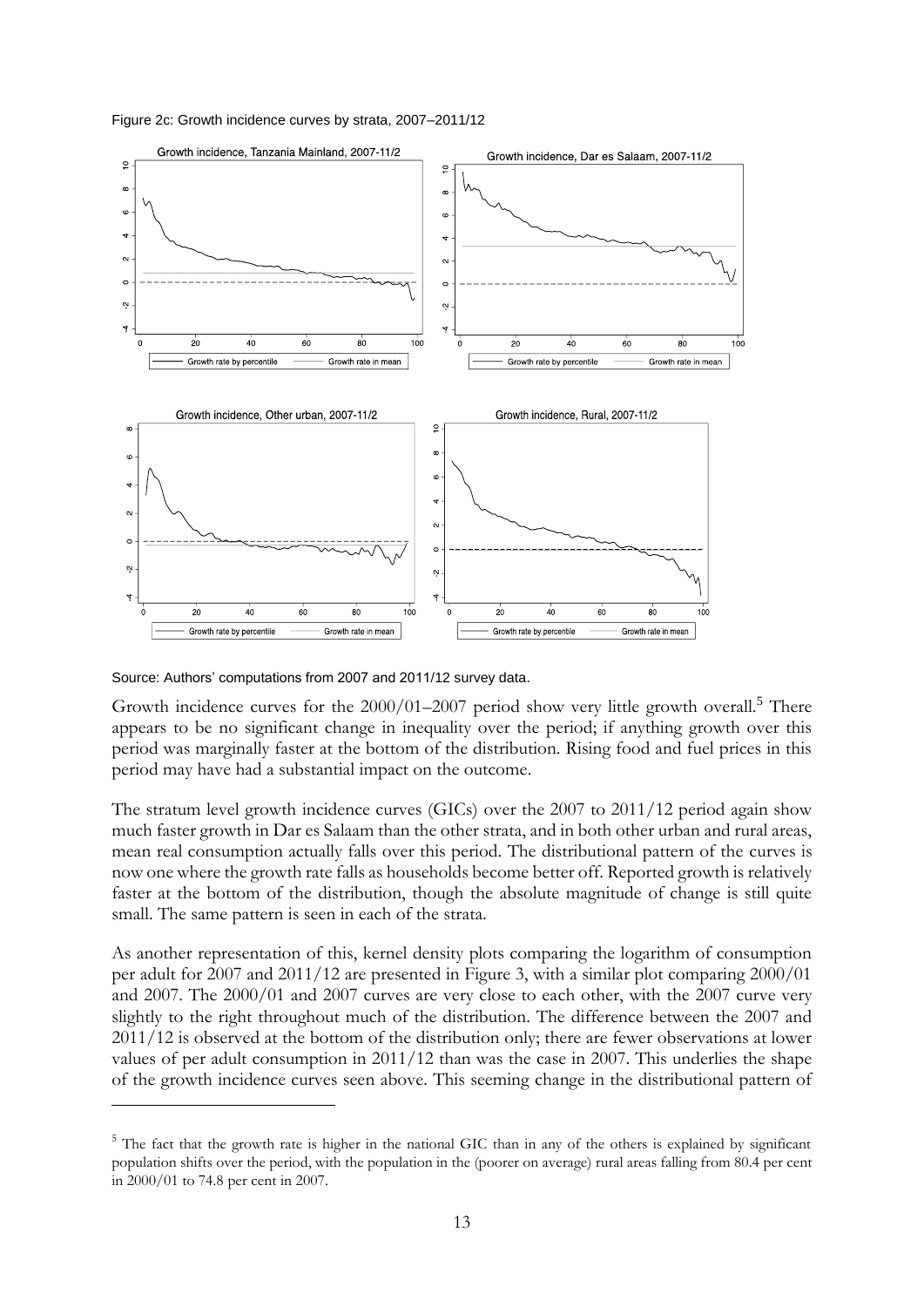growth raises the question of whether this is picking up a real phenomenon or whether it could reflect more effective collection of the data at the bottom of the distribution in 2011/12.



Figure 3: Kernel density plots of the logarithm of consumption per adult, 2000/01–2007 and 2007–2011/2



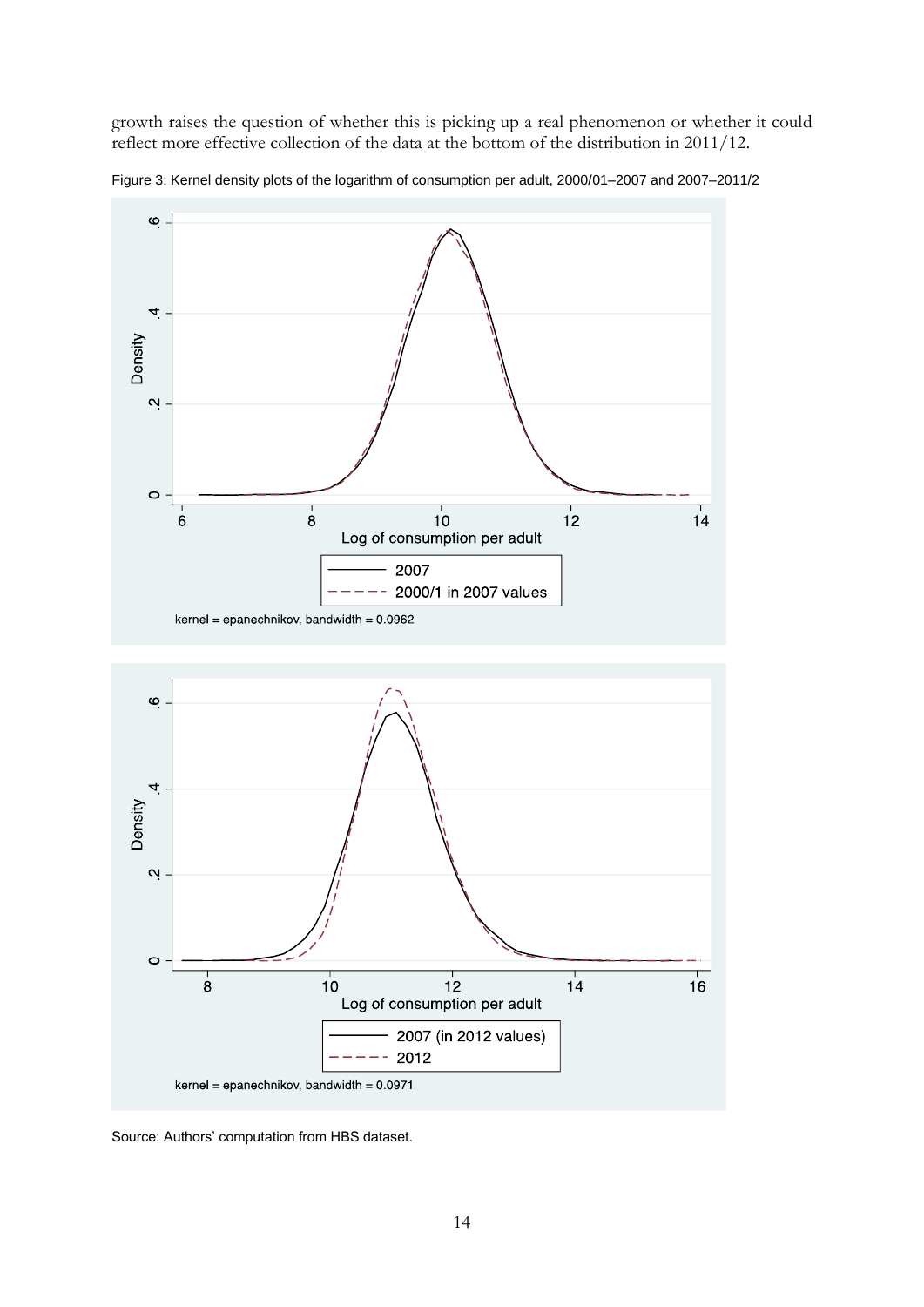While the 2007 and 2011/12 data used here were computed on as comparable a basis as possible, there are still differences in the way the data was collected. It is possible that improvements in the design and implementation of HBS 2011/12 resulted in better capture of consumption by poorer households.<sup>6</sup> In both rounds, food consumption was collected in a fairly similar way using a diary which the interviewers monitored on a daily basis; it is not possible though to verify whether this monitoring was more carefully done in the 2011/12 survey compared with the 2007 survey. There was potentially a bigger change in how the non-food data were collected, in that in 2011/12 respondents were asked about items individually one by one while in 2007 they were asked about broader categories of goods and asked to specify items from a list. This might create a risk of fewer non-food items being reported in 2007 compared with 2011/12. The food consumption data in principle ought to be more comparable.

However, this does not seem to explain the observed outcome, in that if growth incidence curves are generated for food consumption only (which may be more comparable) for the 2007 to 2011/12 period, a similar distributional pattern of change is observed at the national level and in each stratum. As a further check on whether consumption measurement issues are responsible for the shape of these GICs we use imputed estimates of consumption for 2007 (thus avoiding any use of measured consumption in 2007). For this, household consumption per capita in 2011/12 was regressed on ownership of assets and household characteristics, selecting only characteristics and assets available in the 2007 survey. These 2007 regressors were then used to predict consumption in 2007, allowing for the random error component. One hundred simulations were run for each household in 2007. The percentile points were identified for each one of these simulations, and in conjunction with the 2011/12 percentile points, were used to compute 100 estimates of the change in consumption for each percentile which were then averaged. The results based on these simulations show that the GICs are downward sloping through most of the range, and this also suggests relatively more rapid consumption growth among lower percentiles.

Another major concern is about the inadequate price data available for this analysis. The survey used a single deflator for inflation for all households in Tanzania between 2007 and 2011/12, whereas it is highly likely that inflation rates would have differed spatially or by income group. It is certainly plausible that poor households may have faced higher inflation overall in this period given the greater share of food in their consumption baskets combined with the fact that food price inflation was higher over this period. If so, this would affect estimates of both poverty and inequality (Arndt et al. 2015).<sup>7</sup> While there is not sufficient information to be able to assess this, it underlines the need for considerable caution in deriving strong conclusions from the data.

<u>.</u>

 $6$  It is important first to note that in absolute terms the gains we measure among the poorer groups are not particularly large. For the poorest five deciles, increases in consumption amount to only around TZS 4,000 (in 2011/12 prices) per month, and appear significant in relative terms only because of the low levels of consumption that characterizes the bottom half of the consumption distribution in Tanzania.

<sup>&</sup>lt;sup>7</sup> What is less clear is whether poorer households would also have faced higher food price inflation as well; this would need to be the case to conclude that the food consumption GICs were also misrepresenting the pattern of change.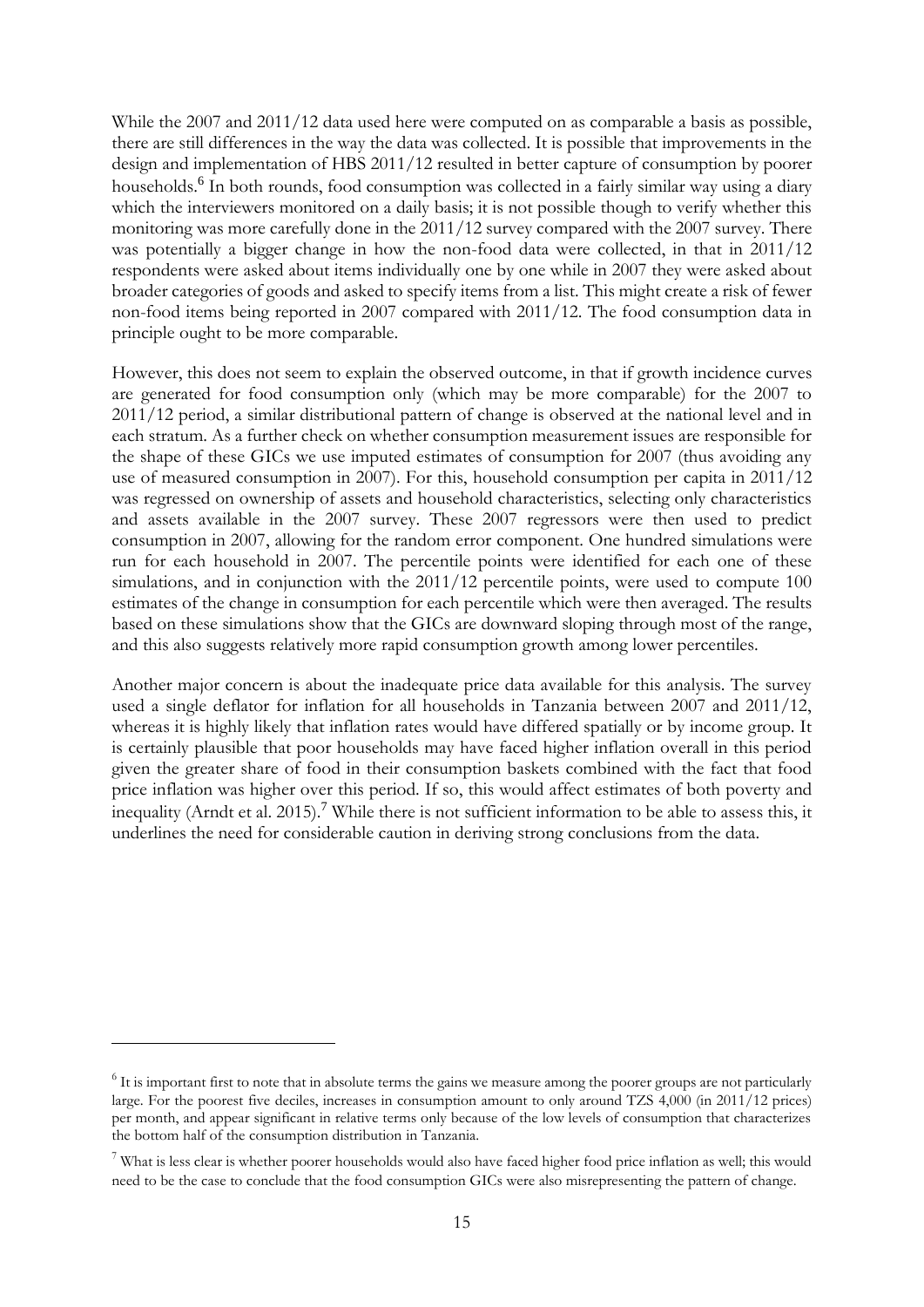|  |  | Table 4: Food shares in Tanzania, 2007 and 2011/12 |  |  |
|--|--|----------------------------------------------------|--|--|
|  |  |                                                    |  |  |

| Location      | 2007  | 2011/2 |
|---------------|-------|--------|
| National      | 0.575 | 0.63   |
|               |       |        |
| By stratum    |       |        |
| Dar es Salaam | 0.597 | 0.662  |
| Other urban   | 0.528 | 0.581  |
| Rural         | 0.481 | 0.516  |
| By quintile   |       |        |
| Lowest        | 0.630 | 0.708  |
| Second        | 0.607 | 0.677  |
| Third         | 0.600 | 0.661  |
| Fourth        | 0.563 | 0.614  |
| Highest       | 0.477 | 0.498  |

Source: Authors' computation from HBS datasets.

Alternatively, the GICs may be representing a real pattern of change. One possible explanation might be that it captures a genuine reduction in consumption by the poorest in 2007. Comparing food shares across the four HBS surveys, it is the 2007 food share which stands out as being most different. If poorer households did reduce their level of food consumption in response to, for example, sharply rising food prices in 2007 then the shape of the GIC between 2007 and 2011/12 may represent catch up by the poorest households.

Another possible interpretation of the pattern of the GICs could be positive changes made by households over the period. The national accounts data suggest that growth in agriculture was not faster in the 2007–12 period compared with the 2001–07 period, so this is unlikely to be a major part of the story. The survey data does suggest some movement out of agriculture in rural areas over this period into wage work (potentially with a higher return), and, within agriculture, some increase in the number of households cultivating cash crops (who tend to be better off). There was evidence of an increase in asset ownership among the poorest 40 per cent (livestock and especially cell phones), and also evidence of an increase in access to community infrastructure (electricity, roads). It is, however, not obvious why this should affect poorer households more; one might argue that better off households are restraining consumption levels and increasing their saving and investment in both rural and urban areas. But, these explanations are speculative and remain to be rigorously assessed.

Overall, the change in the survey methodology creates a serious question about the comparability of the 2007 and 2011/12 data despite the best efforts made to correct for this. If there are concerns about consumption having been more accurately captured at the bottom end of the distribution in 2011/12 compared with 2007, then this would affect both the shape of the GICs, and the estimates of reduction in poverty which would turn out to be overestimates. Clearly, it will be important that the consumption data is collected in a fully comparable way in future surveys.

The absence of adequate data to adjust for price changes compounds this. The survey-based deflators give a better indication of the pattern of change over this period than do national accounts or CPI-based deflators when focus is on measuring poverty. At the same time, the surveybased deflator remains unsatisfactory because a single number for inflation or food price inflation is assumed for the entire country, which is implausible.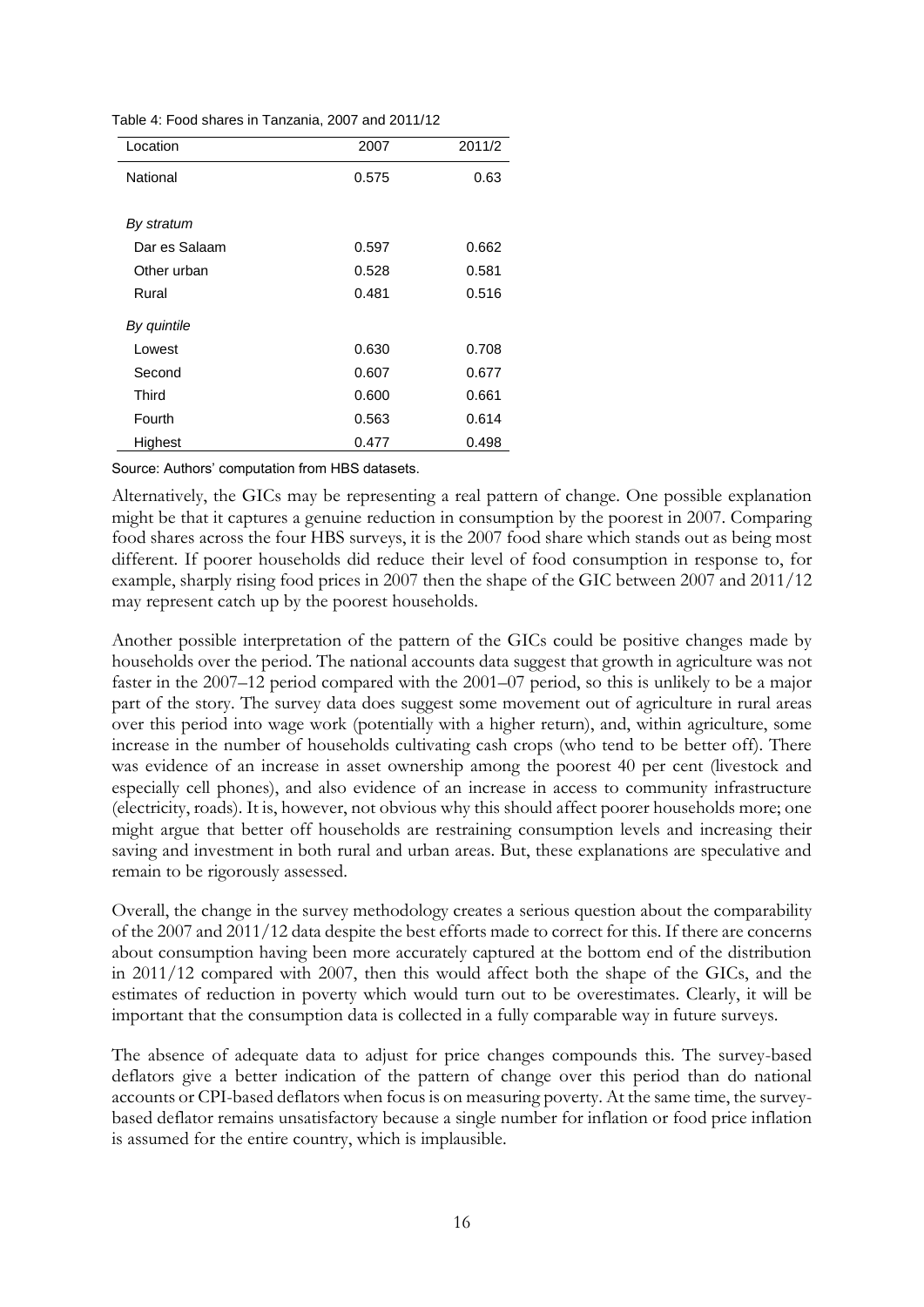What we have attempted here is to make the best possible overview of the change in poverty given the available data. The clear result from the analysis and the common thread to all the discussion above is the slow growth in real per capita consumption, which translates into relatively small poverty reduction outside of Dar es Salaam. This is one result from the consumption poverty analysis of which we can be reasonably confident.

### **5 The non-monetary poverty story**

We now complement the monetary poverty review by a brief analysis of trends in various nonmonetary measures of deprivation. The data used are taken from the Tanzania Demographic and Health Survey (TDHS) conducted in the years 1991/92, 1996, 2004/05, and 2010 (Government of Tanzania) and Macro International (1993, 1997, 2005, and 2011). A nationally representative sample for the whole country, including Zanzibar, was taken in each case; the sample sizes were respectively 8,327; 7,969; 10,312; and 10,300 households.

From these micro data we capture the non-monetary multidimensional nature of poverty by identifying five binary welfare indicators at the household level based on the Bristol Indictors (Gordon et al. 2003), taken as water, sanitation, shelter, education, and information. A household is water-deprived if the main source of drinking water is not from a pipe, tap, or well. For sanitation, the household is-deprived if it has no flush toilet or ventilated improved pit toilet. A household is shelter-deprived if the main floor material is dirt, sand, dung, or planks. A household is education-deprived if the household head has not completed at least primary school. The household is information-deprived if it does not have a functioning radio or television.

Table 5 presents the percentage of households not deprived in each dimension, comparing the first and last year of the DHS surveys and comparing by region of the country. To start, the results show significant heterogeneity between urban and rural areas and across regions. Yet, almost all indicators demonstrate substantial improvements between 1992 and 2010, with the exception of water in several locations. Sanitation facilities improved from a very low starting value of 3 per cent in 1992 to reach 12 per cent in 2010. Water, sanitation, shelter, education, and information all show improvements at national level by respectively 7, 8, 12, 24, and 27 percentage points.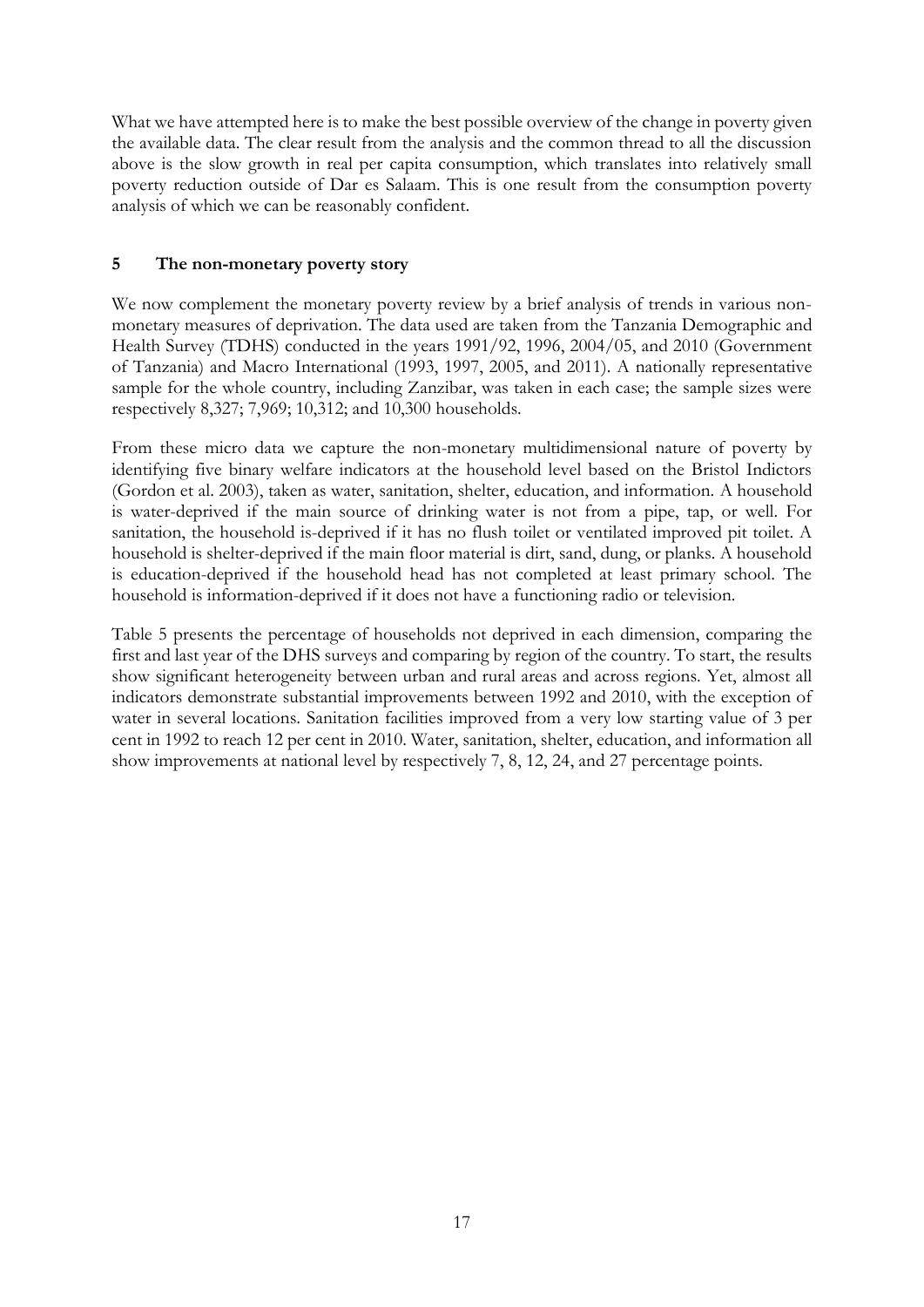|                 | Water |      | Sanitation |      |      | <b>Shelter</b> |      | Education |      | Information |  |
|-----------------|-------|------|------------|------|------|----------------|------|-----------|------|-------------|--|
|                 | 1992  | 2010 | 1992       | 2010 | 1992 | 2010           | 1992 | 2010      | 1992 | 2010        |  |
| Nation          | 64.5  | 71.2 | 2.9        | 11.7 | 18.6 | 30.5           | 31.8 | 56.2      | 36.7 | 64.3        |  |
| Rural           | 56.3  | 67.0 | 1.3        | 3.1  | 9.0  | 16.6           | 27.1 | 49.4      | 29.6 | 59.5        |  |
| Urban           | 92.3  | 85.3 | 8.2        | 40.3 | 51.6 | 76.7           | 47.7 | 78.5      | 60.8 | 80.4        |  |
|                 |       |      |            |      |      |                |      |           |      |             |  |
| Western         | 56.6  | 77.1 | 3.2        | 6.5  | 9.6  | 15.0           | 23.4 | 45.6      | 30.5 | 64.5        |  |
| <b>Northern</b> | 57.8  | 62.8 | 3.9        | 11.0 | 26.3 | 36.8           | 38.3 | 62.5      | 48.0 | 64.2        |  |
| Central         | 73.5  | 63.3 | 2.5        | 4.9  | 12.3 | 13.0           | 29.4 | 51.4      | 27.9 | 50.9        |  |
| S. Highlands    | 60.0  | 66.5 | 1.2        | 9.8  | 13.9 | 32.0           | 33.2 | 59.4      | 32.5 | 65.7        |  |
| Lake            | 51.2  | 70.7 | 2.7        | 12.7 | 12.0 | 25.7           | 30.4 | 51.1      | 32.9 | 64.1        |  |
| Eastern         | 84.9  | 79.0 | 4.5        | 23.8 | 38.9 | 59.1           | 40.3 | 69.0      | 50.4 | 77.3        |  |
| Southern        | 72.4  | 69.2 | 1.0        | 6.7  | 12.5 | 19.1           | 25.2 | 58.8      | 24.6 | 52.1        |  |
| Zanzibar        | 90.3  | 98.4 | 3.3        | 27.6 | 34.0 | 66.5           | 33.3 | 50.1      | 55.1 | 75.5        |  |

Table 5**:** Households not deprived by welfare indicator, %

Source: Authors' compilation based on 1992 and 2010 TDHS (National Bureau of Statistics and Macro 1993, 2011).

Setting aside water for a moment, changes in these indicators were more pronounced in urban areas compared with rural areas, and increases are observed in every region of the country. There is significant heterogeneity by zone in the extent of change; in sanitation and shelter, for example, large improvements are seen over this period in the Eastern zone and in Zanzibar, while changes are small in the Central zone. In relation to water, the pattern is more diverse; some zones such as Western, Northern, Southern Highlands, Lake, and Zanzibar see improvements, while others such as the Central, Eastern, and Southern zones have deterioration in water access.

The national level figure on water access is sensitive to constraints on the time it takes to retrieve water. When we restrict not deprived in water to households within 30 minutes of the water source, water access only improves from 53 to 55 per cent. When being not deprived in water is restricted to sources within 15 minutes, the situation shows progress is limited to a change from 39 per cent in 1992 to 35 per cent in 2010. The situation is even more pronounced in urban areas.

|               | Water |      |      | Sanitation |      | <b>Nutrition</b> |      | Education | Delivery |      |
|---------------|-------|------|------|------------|------|------------------|------|-----------|----------|------|
|               | 1992  | 2010 | 1992 | 2010       | 1992 | 2010             | 1992 | 2010      | 1992     | 2010 |
| <b>Nation</b> | 64.0  | 70.6 | 2.5  | 8.6        | 45.5 | 59.0             | 46.9 | 59.6      | 55.0     | 49.6 |
| Rural         | 56.9  | 67.5 | 1.1  | 2.0        | 44.1 | 56.7             | 42.7 | 55.1      | 46.7     | 41.8 |
| Urban         | 91.4  | 83.7 | 8.0  | 36.4       | 50.9 | 68.8             | 63.3 | 78.3      | 86.5     | 82.6 |
| Western       | 57.0  | 76.4 | 2.4  | 4.6        | 50.7 | 61.8             | 33.0 | 48.3      | 50.8     | 35.2 |
| Northern      | 58.6  | 59.0 | 5.5  | 7.7        | 47.3 | 57.1             | 60.5 | 66.2      | 63.9     | 51.2 |
| Central       | 72.2  | 59.9 | 1.7  | 2.9        | 41.3 | 49.3             | 51.3 | 58.1      | 57.5     | 46.9 |
| S. Highlands  | 61.5  | 65.6 | 1.2  | 9.5        | 40.7 | 52.7             | 50.2 | 66.4      | 53.1     | 50.0 |
| Lake          | 53.4  | 71.8 | 1.9  | 9.1        | 51.0 | 63.5             | 39.2 | 57.5      | 40.6     | 44.4 |
| Eastern       | 80.8  | 79.9 | 3.2  | 18.4       | 45.7 | 66.0             | 53.7 | 67.0      | 65.4     | 74.4 |
| Southern      | 73.3  | 71.1 | 0.7  | 6.0        | 34.2 | 55.6             | 47.7 | 65.6      | 70.0     | 69.0 |
| Zanzibar      | 88.9  | 98.3 | 2.7  | 26.3       | 39.1 | 60.8             | 42.8 | 57.2      | 32.5     | 48.8 |

Table 6: Children under five (0–4 years) not deprived by welfare indicator, %

Source: See Table 5.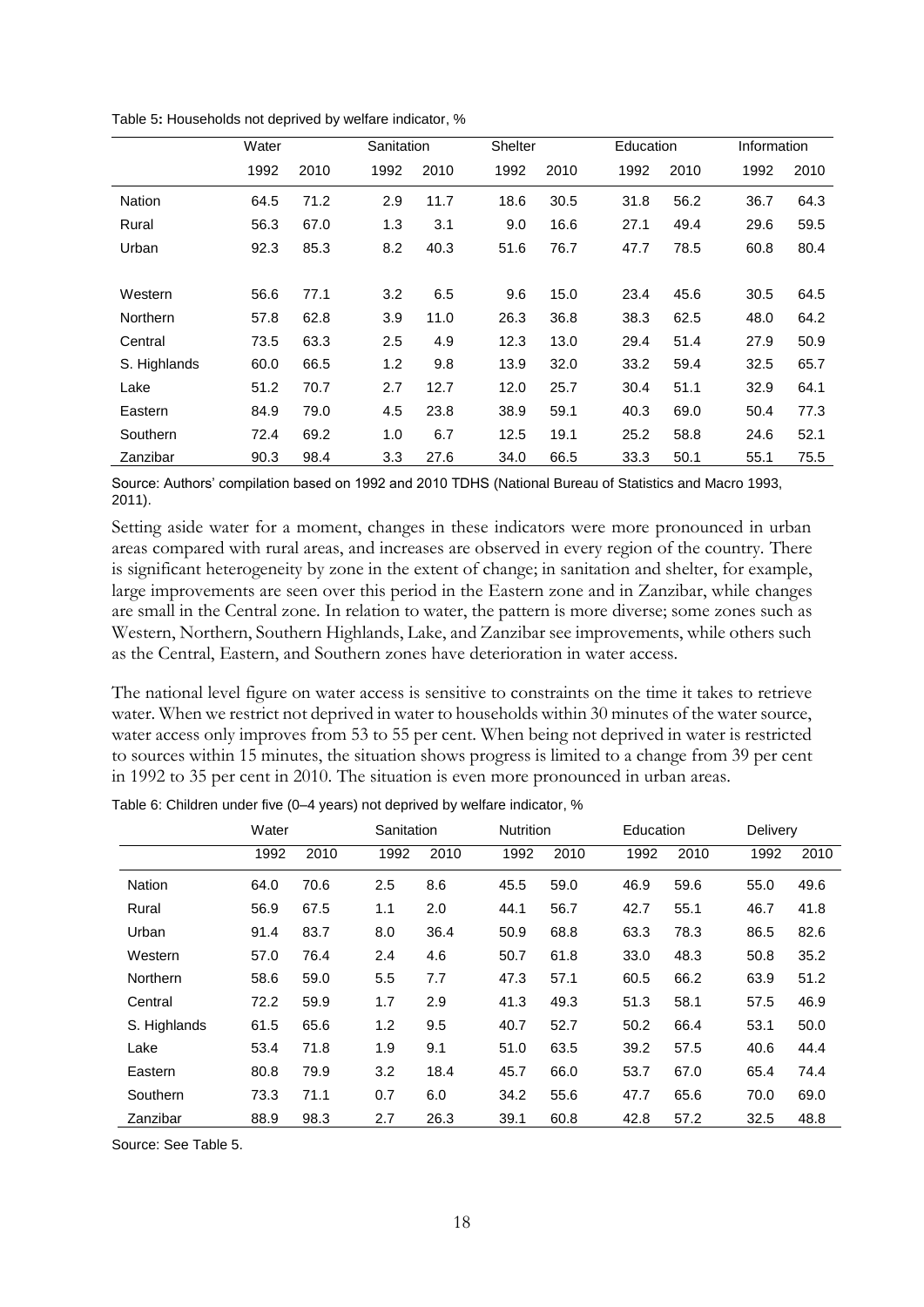Different measures of deprivation are defined for under-five-year-old children, where the focus is on water, sanitation, nutrition, mothers' education, and location of delivery as the main welfare indicators. Children under five are education-deprived if their mothers have not completed at least primary school. Children under five are nutrition-deprived if the child is more than two standard deviations below the median of the reference population in at least one of the following anthropometric measures: weight for age, height for age, weight for height. Children under five are delivery-deprived if the child was delivered in a home rather than a health facility. Sanitation is as defined before.

Table 6 shows that the percentage of the under-fives not deprived in each dimension has improved significantly for all indicators. Between 1992 and 2010, water, sanitation, nutrition, and education improved by 7, 6, 13, and 13 percentage points respectively, while delivery improved by 5 percentage points from 55 to 50 per cent, suggesting the share of women delivering at home has decreased. Examination of zones reveals that sanitation, nutrition, and education improved everywhere, though by varying extents, while there was substantial heterogeneity in the performance of the delivery indicators ranging from significant improvements to a few deteriorations.

The overall story over this 18-year period in Tanzania is one of overall improvements in most key non-monetary indicators, with the exception of water in urban areas. A more detailed analysis of these non-monetary indicators, including considering multiple deprivations, is undertaken by Arndt et al. (2014).

#### **6 Conclusions**

While the process has been long, Tanzania has registered more impressive economic progress over the past 15 years compared with the 1980s and 1990s. Economic growth has favoured urban zones, especially Dar es Salaam, with rural areas in general and the agricultural sector in particular lagging behind. Consequently, monetary poverty remains high in rural areas, where the large majority of poor people reside, and progress in poverty reduction has been slow outside of Dar es Salaam. In addition to the pattern of growth, the impact of the world food and fuel price shocks may also have been an important factor over the period considered here.

Except for Dar, survey-based estimates of growth in real household consumption have fallen far below the reported economic growth rates, and what poverty reduction there has been has mostly taken place in the capital too. The question is not why poverty reduction is slow given the fast overall growth rate; it is rather why household consumption has grown so slowly.

The patterns of change in monetary poverty presented in this chapter remain subject to uncertainty, both in relation to the comparability of the consumption data between the latest two rounds and in relation to the price adjustment which it has been possible to make. The best assessment we are able to make with the existing data shows slow poverty reduction from 1992/93 to 2007, which seems to have increased a little in more recent years, including in rural areas. The rate of decline remains slow and the slightly more rapid poverty reduction experienced recently still needs to be verified and adequately explained, particularly the observation that poorer households appear to have experienced better relative consumption growth than less poor households. In addition, it is too early to judge how sustainable the recently observed (still modest) rural poverty reduction may be, unless policy focus is put squarely on rural sector advance. A much stronger focus on agriculture must play a key role in accelerating rural poverty reduction.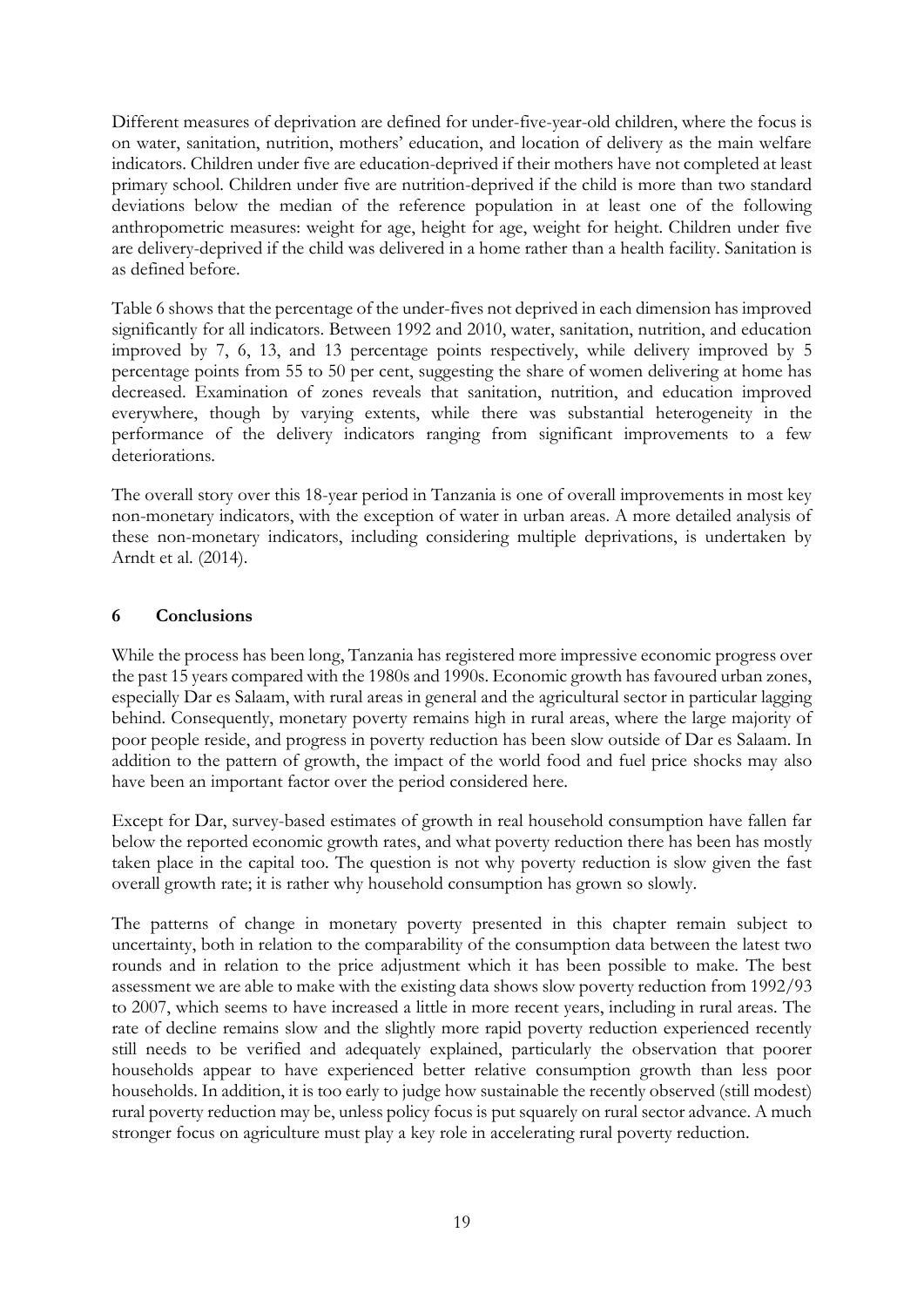Tanzania's historical record in relation to non-monetary poverty is one of progress, one positive legacy of the Nyerere era. These indicators also confirm a pattern of general improvement between 1992 and 2010 for households as a whole and in relation to young children, though not all indicators improve. These changes are less directly related to growth and more to public service provision. We do note as well that these improvements remain relatively slow. Tanzania's record on non-monetary indicators is not particularly impressive compared with neighbouring countries, and is disappointing in some regions of the country. In other words, it would appear that the extent and efficiency of public service provision still needs to improve significantly.

On a parallel note, we wish to conclude by stressing that the present state of lack of clarity and consistency as regards basic data should be a matter of concern to both policy makers and those who wish a sound evidence base for supporting future progress.

#### **References**

- Adam, C., D. Kwimbere, W. Mbowe, and S. O'Connell (2012). 'Food Prices and Inflation in Tanzania'. International Growth Centre Working Paper. London/Oxford: International Growth Centre.
- Arndt, C., M. Azhar Hussain, V. Leyaro, E. Jones, and F. Tarp (2013). 'Poverty and Growth in Tanzania'. Paper presented at Inclusive Growth in Africa: Measurement, Causes and Consequences, 20–21 September 2013, Helsinki, (draft dated August 2013).
- Arndt, C., V. Leyaro, and K. Mahrt (2014). 'Multi-dimensional Poverty Analysis for Tanzania: First Order Dominance Approach with Discrete Indicators'. WIDER Working Paper 2014/146. Helsinki: UNU-WIDER.
- Arndt, C., S. Jones, and V. Salvucci (2015). 'When do Relative Prices Matter for Measuring Income Inequality? The Case of Food Prices in Mozambique'. *Journal of Economic Inequality*, DOI 10.1007/s10888-015-9303-5.
- Atkinson, A.B., and M.A. Lugo (2010). 'Growth, Poverty and Distribution in Tanzania'*.* International Growth Centre Working Paper 10/0831. London/Oxford: International Growth Centre.
- Deaton, A. (2005). 'Measuring Poverty in a Growing World (or Measuring Growth in a Poor World)'. *Review of Economics and Statistics,* (87): 1-19.
- Demombynes, G., and J.G. Hoogeveen (2007). 'Growth, Inequality and Simulated Poverty Paths for Tanzania, 1992–2002'. *Journal of African Economies,* (16): 596–628.
- Eele, G., J. Semboja, S. Likwelle, and S. Ackroyd (2000). 'Meeting International Poverty Targets in Tanzania'. *Development Policy Review,* 18(1): 63-83.
- Gordon, D., S. Nandy, C. Pantazis, S. Pemberton, and P. Townsend (2003). *Child Poverty in the Developing World*. Bristol: Policy Press.
- Government of Tanzania (2009). *Household Budget Survey 2007—Tanzania Mainland*. Dar es Salaam: National Bureau of Statistics.
- Hoogeveen, J., and R. Ruhinduka (2009). 'Poverty Reduction in Tanzania since 2001: Good Intentions, few Results'. Paper prepared for the Research and Analysis Working Group.
- Jerven, M. (2011). 'Growth, Stagnation or Regression? On the Accuracy of Economic Observations, Tanzania, 1961–2001'. *Journal of African Economies*, 20(3): 377-94.